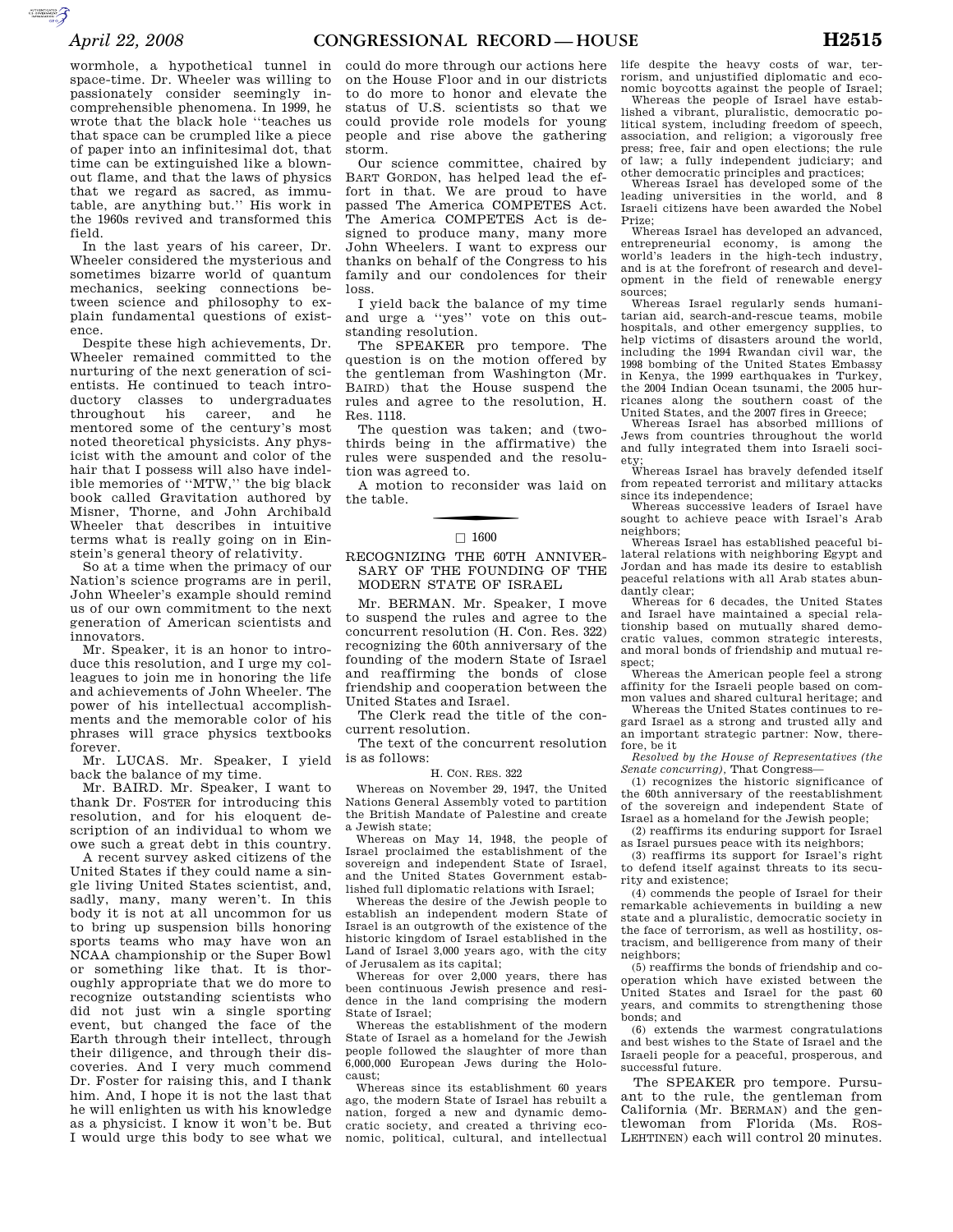The Chair recognizes the gentleman from California.

GENERAL LEAVE

Mr. BERMAN. Mr. Speaker, I ask unanimous consent that all Members may have 5 legislative days to revise and extend their remarks and include extraneous material on the resolution under consideration.

The SPEAKER pro tempore. Is there objection to the request of the gentleman from California?

There was no objection.

Mr. BERMAN. Mr. Speaker, I yield myself 15 seconds. I rise in strong support of H. Con. Res. 322 which recognizes the 60th anniversary of the founding of the modern State of Israel and reaffirms the bonds of close friendship and cooperation between the United States and Israel.

Mr. Speaker, I reserve the balance of my time.

Ms. ROS-LEHTINEN. Mr. Speaker, I yield myself such time as I may consume.

Mr. Speaker, I am delighted to join with this House today in commemorating a milestone that few would have once thought possible, and in celebrating one of America's most special bilateral relationships.

When the State of Israel was declared on May 14, 1948, some worried whether it would survive for even 6 months in the face of ruthless and relentless war from much of the Arab world. Naysayers worldwide fought against the establishment of a state for the Jewish people, and urged the United States not to recognize any such Jewish state. To our Nation's credit, the United States recognized Israel 11 minutes after it declared independence, leading the way for other responsible nations to follow.

And despite predictions of gloom and doom, and the strongest efforts of its enemies, Israel did not perish. Indeed, Israel has flourished. Israel won three wars of self-defense on multiple fronts. It has survived not merely for 6 months but for 60 extraordinary years. Through it all, Israel has endured. And as the only democracy in the region, Israel continues to be a beacon of hope and a model for her neighbors.

It has been said that the strength of a nation is determined by the caliber of its people. There is perhaps no better example of this truth than the State of Israel and the Israeli people, vivid examples of conviction, of courage, of faith. Indeed, through the blood and the toil and the creativity of its citizens, Israel has grown accustomed to dispelling established wisdom and exceeding expectations.

Israel has proven that democracy, liberty, prosperity and innovation can indeed thrive in the Middle East. Today, Israel is a vibrant democracy where unfettered free speech fills the airwaves, and where Arabs serve in government, and have excelled in business and science.

Israel has demonstrated that desolate areas of the Holy Land can be redeemed, and that the ''land of milk and honey'' can once again bloom and bear fruit.

Israel has given the world a first-rate high-tech industry that pioneered wi-fi and instant messaging, and a medical industry that pioneered microscopic cameras that can be swallowed in a pill. And Israel has shown that a 2,000 year-old dream, the creation of a state for the Jewish people in their historic homeland, can indeed come true.

Time and time again, Mr. Speaker, Israel has made the impossible a reality. Yet today, Israel once again finds itself besieged in every direction by dangerous regimes like Iran and Syria and by the rapidly arming and violent Islamic groups that those regimes sponsor like Hamas and Hezbollah.

Today, Israelis live in fear, fear of the threat of their very existence represented by the pariah states of Iran and Syria. Innocent blood in Tel Aviv, in Jerusalem, and in other communities is shed regularly as a result of the jihadists from Hezbollah, from Hamas, and other such militant organizations.

Palestinian suicide bombers have struck at crowded bus stops, at hotels and cafes and other civilian targets. And in a little town called Sderot, children play indoors because of Palestinian rockets, and ordinary people face the draining pressure that at any moment a rocket could be launched at them, killing or maiming them or their loved ones.

Mr. Speaker, Israel's existence is indispensable to advancing America's most basic interests and values. For decades, our two nations have successfully collaborated on everything from science and business to defense and homeland security. As America goes forward, fighting for a free and prosperous world and against violent extremist groups who seek our ruin, Israel once again stands with us. And America will and must continue to stand with Israel for the next 60 years and beyond.

I strongly urge my colleagues to support this important resolution.

Mr. Speaker, I reserve the balance of my time.

Mr. BERMAN. Mr. Speaker, I yield myself such time as I may consume.

Mr. Speaker, in the 60 years since the founding of our ally Israel, the United States has had no greater friend in the Middle East. U.S.-Israeli friendship is based first and foremost on shared democratic values and our mutual pursuit of peace and stability in the Middle East, and it is buttressed by our Nation's unshakable commitment to Israel's security.

The remarkable story to Israel's foundation and survival is inspiring. Shortly after the decision by the United Nations to partition the British Mandate of Palestine into Jewish and Arab states, Israel declared its independence on May 14, 1948, in Tel Aviv. In response, Israel's Arab neighbors in-

vaded the new and tiny Jewish state. And to the surprise of the so-called experts and pundits everywhere, the nascent Israel Defense Forces prevailed, defending the people of Israel and soundly defeating the Arab coalition.

French President Nicolas Sarkozy called the emergence of the State of Israel ''a miracle of the 20th century.'' However, Golda Meier once remarked that there had been ''too much self-sacrifice and too many lives lost for Israel's emergence to be considered a miracle.''

But the establishment and the evolution of the State of Israel can be considered, without doubt, one of the dazzling human achievements of our times.

Hundreds of thousands of Jews and their descendants escaped oppression, or worse, because Israel exists. Spurning the authoritarian model that dominates its region, and persevering in a sea of enmity, Israel has built a worldclass civilization, a vibrant democracy, a thriving economy, and a culturally and academically rich society.

The American people, and particularly the United States Congress, have contributed mightily to Israel's sustenance and security over the years. Of that we are justifiably proud.

But Israel's triumphant story is also tinged with tragedy. Each year just before its independence day, Israel honors soldiers who have fallen in its defense. A siren sounds all over the nation, and Israelis everywhere stop to remember. This minute of silence is a poignant memory for all who have witnessed it. But it is also, unfortunately, symbolic of Israel's wider regional reality for Israel has lived under the Damoclesian threat since its birth.

For years the Arab world sought to drive Israel into the sea. But eventually, after much death and destruction, the visionary Egyptian president, Anwar Sadat, and the wise Jordanian, King Hussein, recognized the value of peace and coexistence with Israel. And although much of the Arab world's economic, cultural and political boycott of Israel remains intact and terrorism has never ceased, the prospect of a collective military attack on Israel fortunately has faded in recent years.

Nevertheless, Israel today lives under potentially greater threats to its wellbeing and existence than ever before. The daily rocket assaults from Gaza, controlled by fundamentalist Hamas, have reaped vast physical and psychological damage on the people of Sderot, not to mention the fact that they have killed more than a dozen Israelis. And increasingly, sophisticated rockets are being used. They are more deadly accurate by the day, and they have greater range. In Israel's north, Hezbollah's replenished missile supply poses an even greater threat.

On the other end of the military spectrum, a theologically based state, the Islamic Republic of Iran whose president says Israel should be wiped off the map, is developing nuclear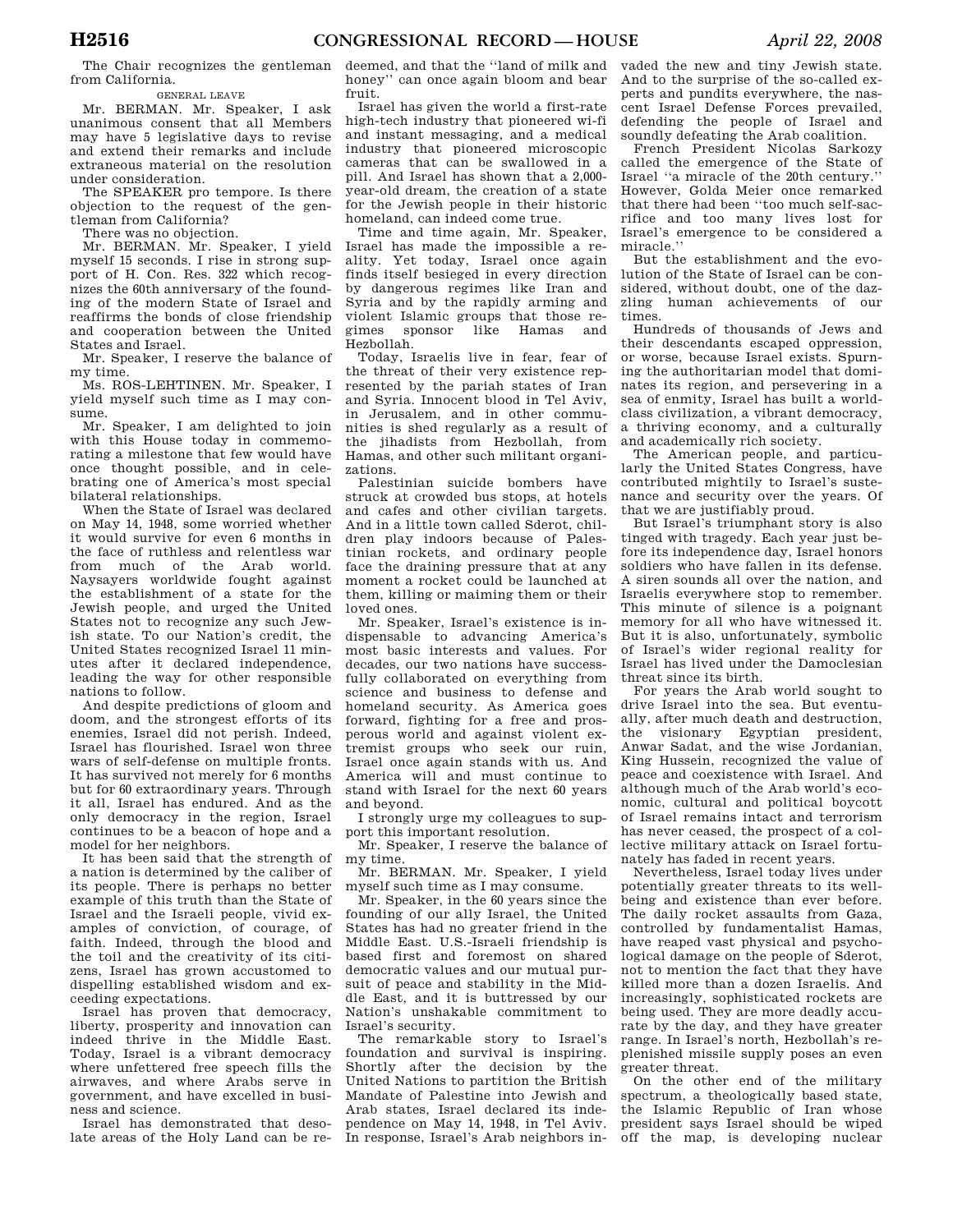weapons and long-range missiles. Now is not the time to go into details about these threats. This body has spoken specifically to each of these dangers in the relatively recent past, and will do so again.

Now it is time to reaffirm our Nation's pledge to Israel that we will stand in solidarity with Israel against all violent assaults on its security and well-being. And most of all, it is time to say to our friend and ally, Israel, congratulations on your incredible social, political, economic, and technological achievements in the face of the most stupefying odds. We in the United States could not be prouder of our special relationship with you.

I reserve the balance of my time.

Ms. ROS-LEHTINEN. Mr. Speaker, I continue to reserve the balance of my time and would be glad to allow Mr. BERMAN to recognize the Speaker.

Mr. BERMAN. Mr. Speaker, I am very proud to recognize the chief sponsor of this resolution, the Speaker of the House of Representatives, a stalwart supporter of the State of Israel for all of her political life that I have known her, for 1 minute.

Ms. PELOSI. I thank the gentleman for his kind words. I am pleased to join Mr. BOEHNER and other cosponsors of this legislation, and thank Chairman BERMAN and Ranking Member ROS-LEHTINEN for their leadership in bringing this resolution to the floor, and for leading us in our strong friendship with the State of Israel.

I thank Mr. BERMAN for following so ably in the footsteps of Mr. Lantos as he follows the tradition of Chairman Lantos whose loss we feel every day.

Mr. Speaker, this weekend, families around the world, including my own grandchildren, gathered around the Seder table to retell the Biblical story of freedom and hope that is Passover.

The closing words of the Passover haggadah evoke the age-old yearning of the Jewish people to return to Zion. Today, in Congress, we mark the fulfillment of those aspirations in observing the founding of the modern State of Israel. By recognizing the 60th anniversary of Israel, we reaffirm the bonds of close friendship and cooperation between the United States and Israel.

Again I thank Chairman BERMAN and Congresswoman ROS-LEHTINEN for their leadership in giving us this opportunity today. I am pleased to join Republican Leader BOEHNER as lead cosponsors of this legislation, as I am pleased to join him in leading a delegation to Israel in a few weeks to be part of the 60th anniversary observance.

Mr. Speaker, the creation of the State of Israel, as Mr. BERMAN said so eloquently, stands out as one of the greatest achievements of the 20th century and as a beacon of hope to the world. President Truman's role in recognizing the new state just 11 minutes after its proclamation is a source of pride for all Americans. It is also a symbol of the strength of the friendship between our two countries.

I note that this congressional recognition is a little earlier than a month before Israel's independence day, but this allows us to get ready and to have a few weeks of festivities to bring in the May celebration.

In this body we sometimes have political differences, but today and every day we speak with one voice united with Israel. As we support Israel, we recognize that the national security of Israel is in our national interest.

# $\Box$  1615

A week ago, Noam Shalit, father of Gilad Shalit, came to my office. Gilad was captured from his army base in Israel near the Gaza border on June 25, 2006. For almost 2 years, Gilad has been held in captivity. Our thoughts are with him and his family, as well as with all of the other missing Israeli soldiers, such as Ehud Goldwasser and Eldad Regev. We will continue to work for their release from captivity.

Mr. Speaker, every leader from the region who comes into my office, or just other people that I find worthy of knowing about this, I show the dog tags of Eldad, Ehud and Gilad as a constant reminder in the Speaker's Office of our commitment to them and to their freedom.

In America's partnership with Israel, we have both given support and we have drawn strength. We share a common history, nations founded to be beacons of democracy, forged by pioneers, and fulfilled by immigrants in search of a better tomorrow. We also share a common cause, a safe and secure Israel, living in peace with her neighbors.

Mr. Speaker, I urge our colleagues to speak with one voice and support this resolution recognizing the 60th anniversary of the State of Israel. In doing so, we not only commend Israel, we also bring luster to this House by associating ourselves with that great State of Israel.

Mr. Speaker, I thank the gentlelady from Florida for her generosity in allowing me, the Speaker, to speak out of turn.

Ms. ROS-LEHTINEN. Mr. Speaker, at this point I would like to yield 3 minutes to the gentleman from Texas (Mr. POE), an esteemed member of our Committee on Foreign Affairs.

Mr. POE. Mr. Speaker, the Nation of Israel has fought for 60 years for the right to exist, and I'm proud to be a cosponsor of H. Con. Res. 322, a measure before the House today. It recognizes the 60th anniversary of Israel's statehood, and reaffirms United States support for Israel as Israel continues to pursue peace with its neighbors and defend itself against constant threats to its security and its existence.

Sixty years ago, on May 14, in the aftermath of World War II, the people of Israel declared independence and claimed sovereignty of about 8,000 square miles of land that was between the Dead Sea and the Mediterranean Sea, the area about the size of New Jer-

sey. That day was just the beginning of another chapter in Israel's long history of defending its right to exist.

Almost immediately after Israel announced independence in 1948, Egypt, Syria, Iraq, Lebanon, Jordan and Saudi Arabia all declared war on Israel, launching Israel's long fight for the mere right to exist. In that war, the newly created State of Israel defeated the Arab armies that invaded it, and even expanded some of its territory.

Then again, in 1967, Israel acted once more to defend itself against hostile invasion by its neighbors during the Six Day War. Once again, in 1972, Israel was targeted by Arab armies during the Yom Kippur war.

And recently Israel has been attacked in the north by terrorist hate groups Hezbollah, and in the south by Hamas terrorist group.

Also, Israel has been forced to defend itself against Palestinian aggression. And since January 1 of this year, Palestinians have fired more than 450 mortar shells into Israel. This rocket fire has intentionally targeted civilian communities in Israel, and made life for these people a nightmare. But Israel is resilient and continues to fly the flag of freedom.

I proudly join my colleagues in commending the people of Israel for building this democratic state in the face of terrorism, hostility, hate and war from their neighbors.

Israel and the United States are like family. Sometimes we disagree on things, but when someone attacks part of the family, it's an attack on the whole family. Let there be no mistake about it. The United States stand side by side with its friend, Israel, and with the concept of freedom.

And that's just the way it is.

Mr. BERMAN. Mr. Speaker, I'm privileged to recognize for 1 minute a gentleman who has probably done as much as anyone in this House to promote the U.S.-Israeli relationship, including his own personal missions that he leads there, the majority leader, Mr. HOYER of Maryland.

Mr. HOYER. I thank my friend of some 45 years for his observations. There are a lot of my very dear friends for a long time in this chamber.

Israel is America's friend for a very long time.

Mr. Speaker, it is fitting today that Members of both sides of the aisle, almost in unanimity, join to recognize the founding of our Nation's steadfast friend and ally, the State of Israel, to reconfirm the special bond that exists between our two Nations, and to reiterate that the support for Israel in this Congress is bipartisan, overwhelming, stronger than ever, and continuing to grow.

On May 14, 1948, the day on which the British mandate for Palestine expired, the people of Israel proclaimed the sovereign and independent State of Israel. And 11 minutes later the United States, at the direction of President Harry S. Truman, recognized the establishment of this new state.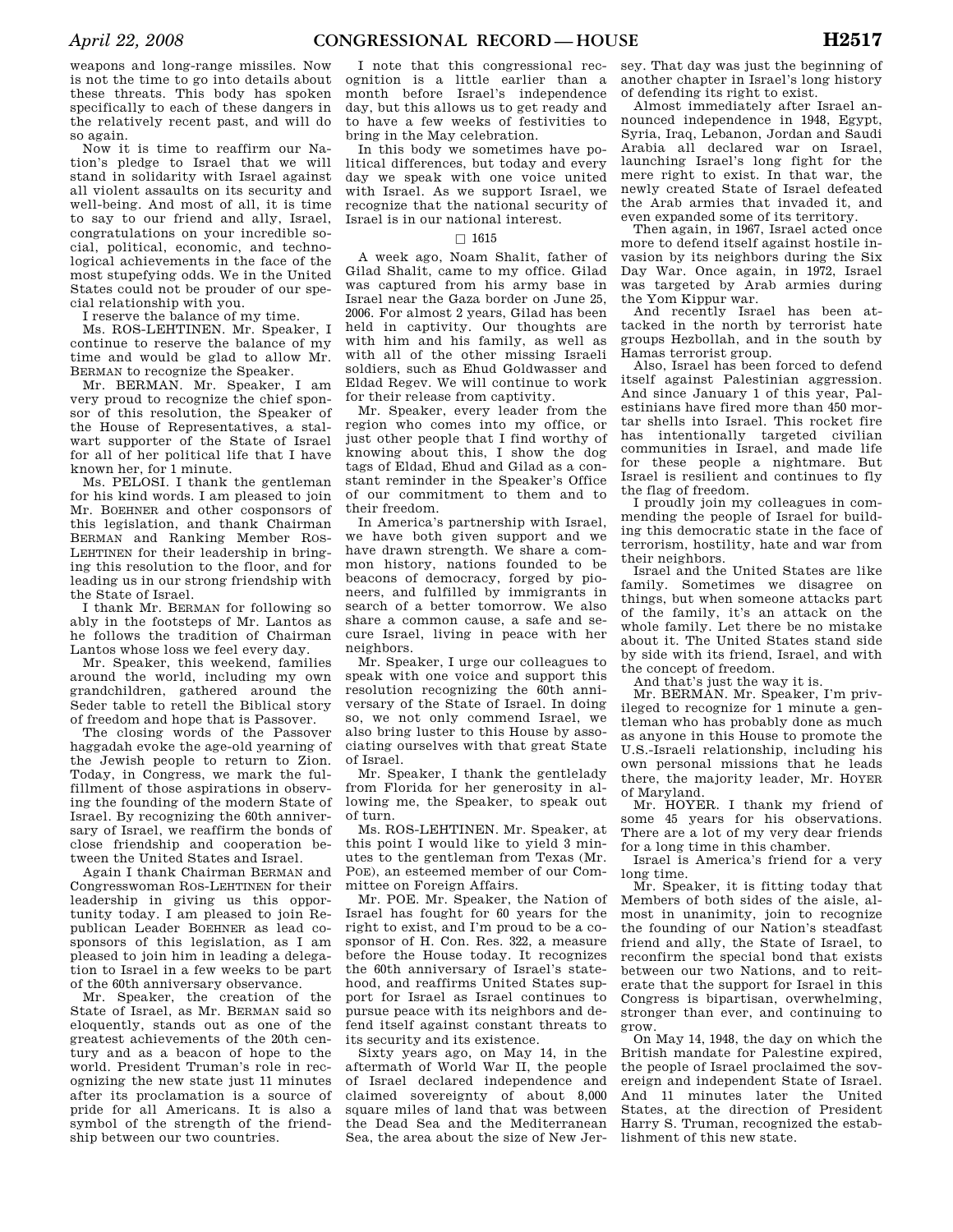President Truman observed, at that time, and I quote, ''I had faith in Israel before it was established, I have faith in it now. I believe that it has a glorious future before it, not just another sovereign nation, but an embodiment of the great ideals of our civilization.''

So said President Harry Truman, May 14, 1948, 11 minutes after the declaration of sovereignty of the State of Israel. An embodiment of the great ideals of our civilization. I believe that to be the fact, and because I believe that to be the fact, I believe it is absolutely essential that those who uphold those ideals pledge their support and defense of Israel against those who would undermine, not only the nation, but the idea of the civilization that Truman said it represents.

Mr. Speaker, over the ensuing 6 decades, it has become increasingly clear that Israel's success is not only a strategic imperative for the United States, but a moral imperative as well. Ours is a relationship of principle and conscience, of shared values and common aspirations, of peace and opportunity and a mutual commitment to freedom and democracy.

The United States and Israel are nations of immigrants. We are safe havens for the oppressed. The Statue of Liberty lifts her lamp beside the golden door, ''Send these, the poor, the homeless, tempest tossed to me,'' it says. That is what Israel has said to millions of Jews, and others as well, black and white.

We are partners with Israel for peace, and we are united in fighting against terrorism. Few people on Earth have been subjected to more bigotry, violence and discrimination than have the Jewish people, and no people are more in need, in my view, of a sovereign, secure homeland to provide safe haven and to protect identity.

That is why the Balfour Resolution was passed in 1918. That is why, in 1948, the world looked on the creation of Israel as an imperative.

David Ben-Gurion once remarked: ''The security of Israel is,'' he said, and I quote, ''a question of the survival, not only of the people of Israel, but of the Jewish people the world over.''

History has taught us that is true. Throughout the last 60 years, Israel has been an island of freedom in a sea of despair and an absence of democracy. It has been vilified, threatened and attacked. My colleagues have set forth those facts.

And yet, it has prevailed, indeed, prospered, just as it will prevail and prosper today and tomorrow and every day thereafter.

When we talk of Israel, we inevitably acknowledge her courage in the face of those who seek her destruction. But let us also acknowledge that over the last 60 years, the Israeli people have established a vibrant, pluralistic, democratic political system that includes freedom of speech, association, religion, a vigorous free press, free, fair and open elections, the rule of law, and an independent judiciary.

Furthermore, Israel has developed an advanced entrepreneurial economy, and is among the world's leaders in the high tech industry.

Mr. Speaker, as Mr. BERMAN observed, over the last 5 years I've had the opportunity to take a tenth of the Congress, actually more than a tenth of the Congress to Israel, congressional delegations, which have gone to see where we invest our money and where we have committed our security pledge. And what the Members saw was a reflection, really, in many respects, of America and themselves, people who love their country, people who want to live in peace and freedom, and people who want their children to have even greater opportunities and safety.

As our allies in Israel celebrate their 60th anniversary in just a few weeks, let us honor their determination to fulfill the vision of Zionism's founding father, Theodore Herzl. Through courage and will, Israel was born and the dream of generations was made real, and it will endure. It will endure with our support, with our encouragement, and with our commitment.

I want to congratulate the citizens of Israel and the entire Jewish community, not only in the United States, but throughout the world, who have enabled Israel to survive. Congratulations. Happy birthday.

We remain a loyal, steadfast and unswerving ally in your quest for a better life, not just for your people, but, as Truman observed, for civilization as well.

Ms. ROS-LEHTINEN. Mr. Speaker, I am proud to yield 2 minutes to the distinguished gentleman from Georgia (Mr. PRICE).

Mr. PRICE of Georgia. Mr. Speaker, I'm so pleased to rise today to congratulate the State of Israel on its 60th anniversary as an independent and sovereign Nation. Our friends have realized this historic milestone in the face of innumerable challenges to their very existence.

Constant threats of terrorism and attacks have not defeated the hopes and dreams of the Israeli people. And with remarkable restraint, and despite great odds, the State of Israel proudly stands and has secured the creation of a new and enduring Jewish society in their ancestral homeland.

As a vibrant and strong democracy in the Middle East, Israel is a model for the region. A lack of natural resources has not prevented Israel from becoming home to one of the world's most dynamic economies. Its achievements in agriculture, solar energy, medical electronics and telecommunications have gained worldwide recognition. Each of these accomplishments can be directly attributed to Israel's greatest asset, her people.

Mr. Speaker, as we continue to promote peace and stability for the people of Israel and all in the region, let us congratulate Israel on the occasion of her 60th anniversary and reaffirm our steadfast support for one of America's greatest allies.

Mr. BERMAN. Mr. Speaker, I am very pleased to yield 2 minutes to the majority whip for the House of Representatives, Representative CLYBURN of South Carolina.

 $\square$  1630

Mr. CLYBURN. I thank my friend, Mr. BERMAN, for yielding me this time.

Mr. Speaker, I rise in strong support of H. Con. Res. 322, recognizing the 60th anniversary of the founding of the State of Israel. On May 14, 1948, when the world was still struggling with the aftermath of the Holocaust, Israel declared itself a Nation. Eleven minutes later, President Harry Truman made the bold decision to make the United States of America the first country in the world to recognize Israel as a sovereign state. That was the start of a strong allegiance between the United States and Israel, a close friendship that has grown and strengthened over the years, one that will never be broken.

As the only true democracy in the Middle East, we recognize Israel's struggle to protect its people, maintain peace with its neighbors, and defend the freedoms of a democratic society. As we join our friend and partner in celebration of this important milestone, we reaffirm the bonds of close friendship and cooperation that have been forged between our nations over these six decades.

Ms. ROS-LEHTINEN. Mr. Speaker, I am pleased to yield 3 minutes to the distinguished gentleman from Indiana (Mr. PENCE) who is the ranking member of our Subcommittee on the Middle East and South Asia.

(Mr. PENCE asked and was given permission to revise and extend his remarks.)

Mr. PENCE. Mr. Speaker, 60 years ago next month, the State of Israel, under the leadership of a small band of courageous Zionists declared independence in its ancient homeland. It was promptly recognized by the United States, as the majority leader just eloquently described, and it was promptly attacked by its Arab neighbors. The more things change, the more they seem to stay the same.

Well, Israel has prevailed against long odds, and we celebrate 60 years of that on the floor today and around the United States and around the world next month. It was against those extraordinarily long odds. It was forced again in 1967, 1973, and on countless other times since.

It is important that we note through these trials and travails, Israel remains the only fully functioning democracy in the Middle East. It was founded by Holocaust survivors resolved to overcome the horrors of the mid-20th century Europe's atrocities.

Today, Israel's boasts a vibrant economy with a well-educated populace. Israel's GDP exceeded most major economies in 2007 and it's reached Organization for Economic Cooperation and Development candidate status.

Israel's 60 years on from that historic day next month is an extraordinary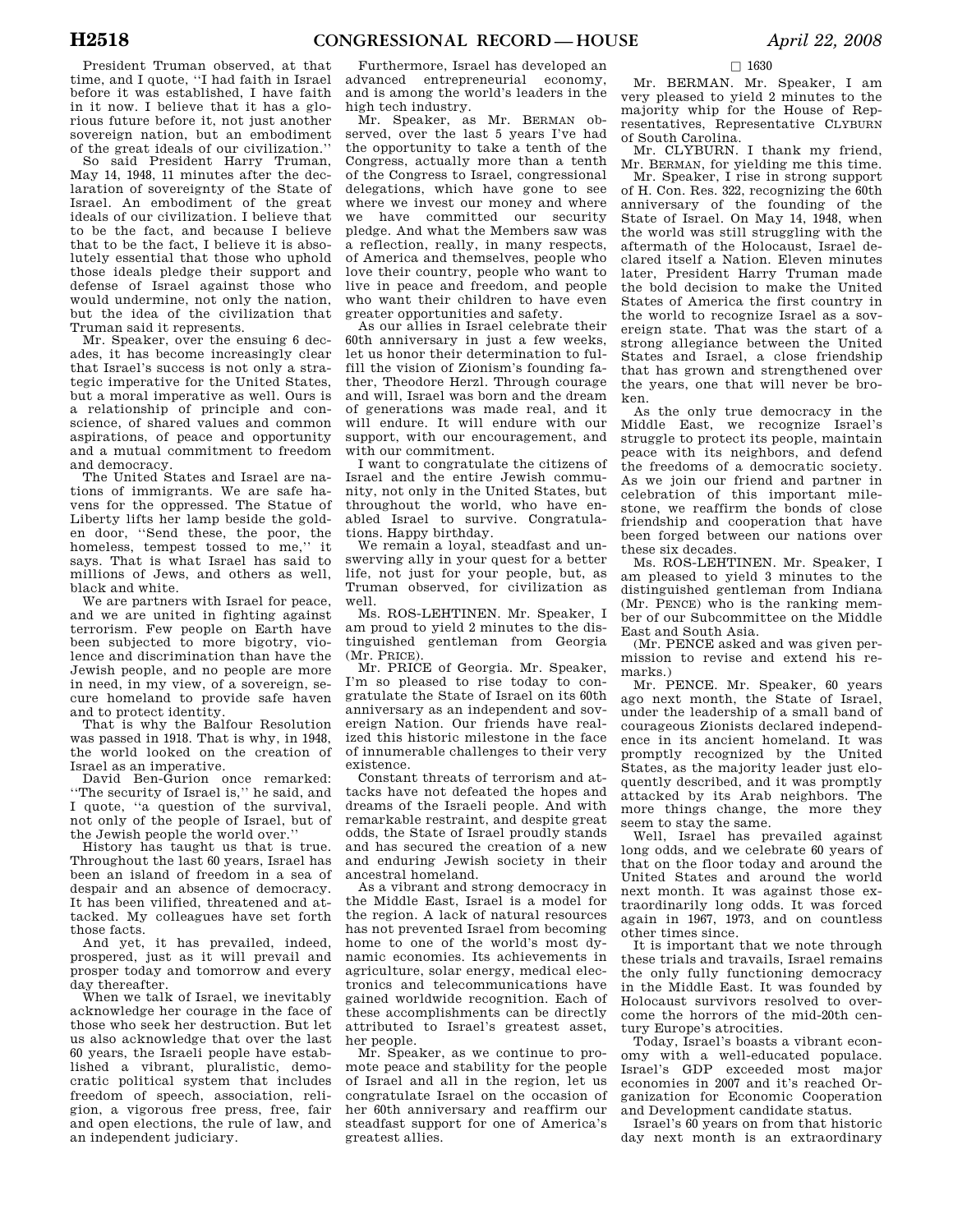success. But Israel is still in the neighborhood of sworn enemies. In its 60th year of history, all of two Arab countries have seen fit to recognize Israel. And today's leader of Iran threatens with regularity to wipe Israel off the map.

That's why I rise today, Mr. Speaker, to say two things: Number one, I join my colleagues in both parties who rise to congratulate this historic accomplishment of 60 years hence. But I also say that as we commend Israel, we in this body in both parties should look for opportunities to recommit ourselves to her defense. We cannot stand idly by while a gathering menace grows in the region. We cannot stand quiet while some Americans travel overseas and associate themselves with the blood-soaked enemies of Israel.

So today we celebrate, and we celebrate in a spirit of bipartisanship. But I hope as this historic 60th anniversary approaches, we in this body in both parties will look for those opportunities upon which we can come together to rededicate ourselves to the preservation and the protection of Israel as a Jewish state and to Jerusalem as her eternal capital.

Mr. BERMAN. Mr. Speaker, it is my pleasure to yield 2 minutes to the gentleman from Maryland (Mr. VAN HOLLEN).

Mr. VAN HOLLEN. I thank the gentleman and the chairman of the Foreign Affairs Committee and congratulate him on his leadership along with the ranking member.

Mr. Speaker, this year on May 14 we will mark the 60th anniversary of the founding of the State of Israel. We will also celebrate the strong bonds of friendship and cooperation between the United States and Israel. Our country, under the leadership of President Harry Truman, was the first country to recognize the State of Israel. And he later said, ''I had faith in Israel before it was established. I have faith in it now. I believe it has a glorious future before it, not just as another sovereign nation but as the embodiment of the great ideals of our civilization.'' We need to maintain the special relationship we have with Israel based on shared values, common strategic interests, and moral bonds of friendship. Today, we honor not only that country's independence but the significance of what Israel stands for.

It represents the centuries-long yearnings of the Jewish people for a homeland of their own in the land of their forebears. The pogroms in tsarist Russia in the late 19th and early 20th centuries and the Holocaust under the Nazi regime in the 1930s and 1940s made the idea of a Jewish people having a State of their own where they could feel secure and never again be subjected to such horrors and brutality even more compelling and necessary.

After many years of struggle, Israel emerged as an independent state. It gave refuge to tens of thousands of Holocaust survivors, many of whom had

been languishing in temporary resettlement camps in Europe. The new State of Israel also became the home for Jews from scores of countries around the world. In a very short period of time, Israel developed a strong economy, became one of the leading countries within the world in terms of development, of scientific technology, and academic learning.

Since its creation, Israel has continually confronted hostile forces that threaten its existence, and the United States must remain steadfast in ensuring the security of Israel.

With the assistance of the United States, Israel was able to achieve peace treaties with Egypt and Jordan in the 1970s and 1990s, respectively. These agreements made Israel more secure and greatly lessened the chances for another Arab-Israeli war with those two countries. However, peace negotiations between the Israelis and Palestinians, and friendly relations with its other neighbors, have proved to be more difficult.

It is my sincere wish that such negotiations will succeed, and that the Israeli people and all peoples of that troubled region will be able to live in a lasting peace.

Mr. Speaker, I hope that all Americans will join me in congratulating the citizens of Israel and the entire Jewish community on the 60th anniversary of the establishment of the State of Israel.

Ms. ROS-LEHTINEN. Mr. Speaker, I reserve the balance of my time.

Mr. BERMAN. Mr. Speaker, I am pleased to yield 2 minutes to the gentleman from New Jersey, a member of the Committee on Foreign Affairs, Mr. SIRES.

Mr. SIRES. Mr. Speaker, today I rise in support of H. Con. Res. 322, to recognize the 60th anniversary of the founding of the State of Israel and the bond of friendship between the United States and Israel. Like the United States, the State of Israel has stood as a beacon of democracy and hope for Jewish immigrants all over the world. As an immigrant myself, I understand the importance of the democratic freedoms and values that our Nation holds dear. The United States and Israel share and embrace those values as the cornerstones of a vibrant, democratic society.

Last August, I was fortunate enough to visit Israel for the first time, and I witnessed the importance of friendship that the United States and Israel share. We share the common goals of peace, freedom, security, and prosperity for our citizens and for the region.

I am pleased to help honor the State of Israel on its 60th birthday, and I would urge all of my colleagues to vote in favor of this resolution.

Ms. ROS-LEHTINEN. Mr. Speaker, I continue to reserve my time.

Mr. BERMAN. Mr. Speaker, I am now pleased to yield 2 minutes to the vice chairman of the Foreign Affairs Subcommittee on the Middle East and

South Asia, the gentleman from Florida (Mr. KLEIN).

Mr. KLEIN of Florida. Mr. Speaker, I rise today to honor the State of Israel on its 60th birthday. Since its inception in 1948, Israel has shared with the United States and the people of the United States an unbreakable bond of democratic freedom and a hope for security and stability in the Middle East. Sixty years later, in a region where fostering democracy and human rights is a top priority, Israel has continued to be a strategic partner to the United States and a beacon of light throughout the world.

The United States and Israel are natural allies who share democratic governments' belief in the rule of law and a commitment to protect the human rights of all people. My home State of Florida has a particular special relationship with Israel, and I have made bolstering Florida's economic ties with Israel one of my top priorities when I was in the Florida legislature. I worked with others on legislation that opened the State of Florida's Trade Office in Israel, and in my last visit to Israel, I visited our sister city in Israel, Kiryat Bialik, in order to reinforce that bond.

It is with great pleasure that we celebrate today, and coming up, Israel's 60th anniversary, and I join the American people in congratulating Israel on its myriad of accomplishments and achievements. I hope that the next 60 years will bring peace, prosperity, and security to the State of Israel.

Mr. BERMAN. Mr. Speaker, I am pleased to yield 2 minutes to the chairwoman of the Homeland Security Subcommittee on Intelligence Information Sharing and Terrorism Risk Assessment, the gentlelady from California (Ms. HARMAN).

Ms. HARMAN. Thank you Mr. Chairman for yielding.

The State of Israel and I are about the same age. And the connection has been deep and constant throughout my life. My late father, a refugee from Nazi Germany, spoke fluent Hebrew and fondly remembered his early visit to Israel, then under British mandate. He returned to Israel many times, though never to his childhood home in Germany.

I, too, make frequent visits to Israel, two in the past year, and am proud of many friendships and recognition as a passionate advocate for the U.S.-Israel security relationship. Many of our joint security programs with Israel, like the Arrow Missile Defense System, continue to be among my highest priorities in Congress. Just a week ago, Mr. Speaker, Congressman MARK KIRK and I urged full sharing of the U.S.- Israel early warning system to protect Israel from the possibility of incoming Iranian missiles.

Sixty years ago, as has been said, President Harry Truman was first to recognize the State of Israel. The United States and Israel have been democratic allies ever since in times of war and fragile peace.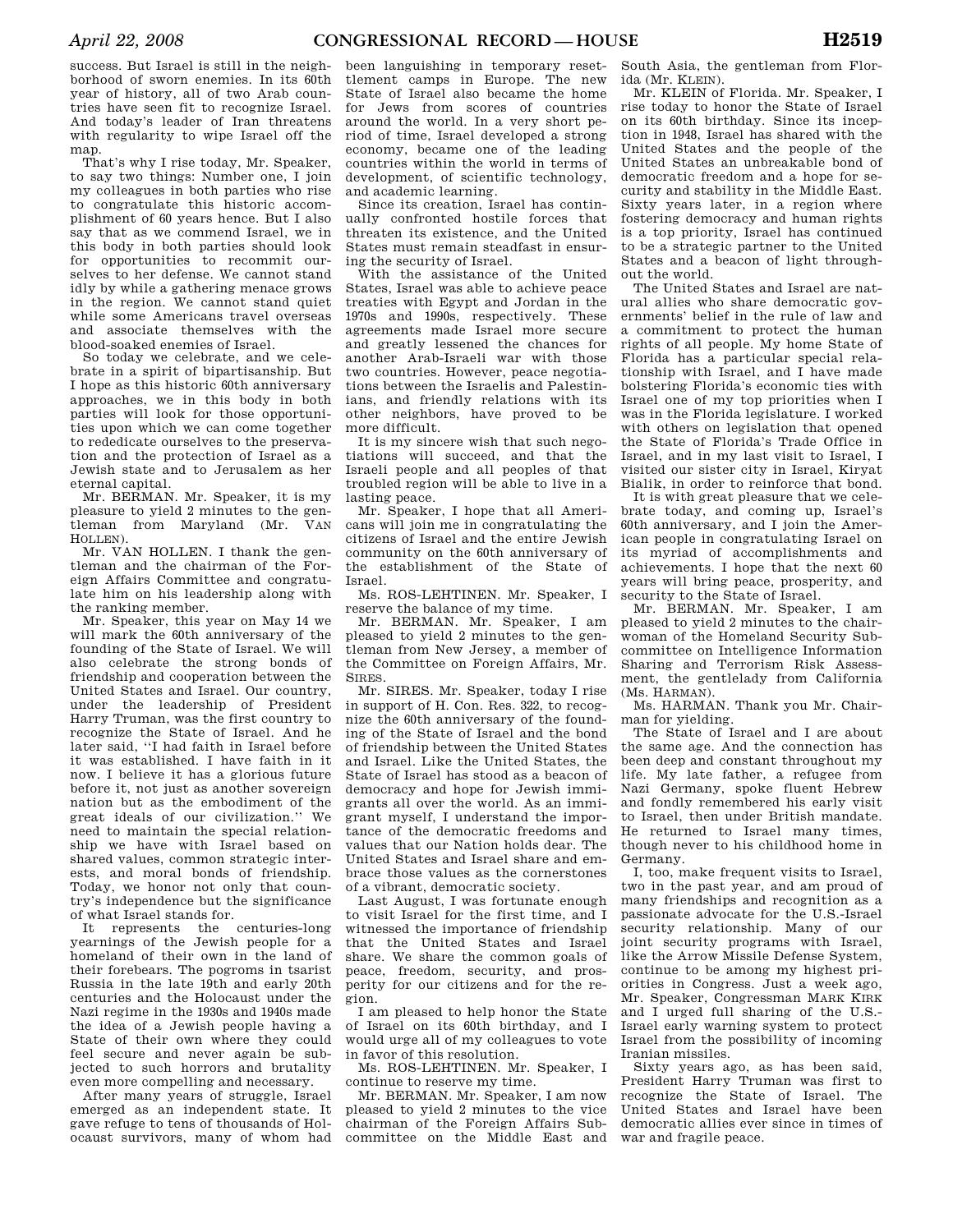Israel has become a technology and economic powerhouse, a beacon for the Jewish diaspora, a protector of the rights of women and its minority Arab population. And yet, according to an excellent State Department report, anti-Semitism and anti-Israel sentiment are growing. Most of Israel's neighbors do not recognize her right to exist, and Iran's leader actively threatens to destroy her.

Some of Israel's actions are provocative, to be sure. Halting new settlement construction and easing checkpoints could go a long way to ease ten-<br>sions. <br>  $Y$  et as a recent sions. Yet as a recent MiamiHerald.com article points out, a key piece of the Israeli dream remains a mirage. For all their successes, Israelis remain unsure that their country's presence is truly permanent. No other nation on earth faces that fear, and the fear is not unfounded. Israel distributes gas masks and practices bomb shelters drills. This is hardly birthday fare. But 60 years is a milestone and perhaps a miracle.

During Passover week, we retell and celebrate the story of the Jews' exile from Egypt and quest to return to Israel.

The SPEAKER pro tempore (Mr. CARNAHAN). The gentlewoman's time has expired.

Mr. BERMAN. I yield the gentlelady 2 additional minutes.

Ms. HARMAN. That quest continues. Dayenu. Peace remains illusive, but that for sure is what my father would wish and so do I.

Ms. ROS-LEHTINEN. Mr. Speaker, at this time I am proud to yield 1 minute to the leader on our side of the aisle, Mr. BOEHNER of Ohio.

Mr. BOEHNER. Let me thank my colleague from Florida for yielding.

Mr. Speaker, it's my honor to join Speaker PELOSI in celebrating the 60th anniversary of the State of Israel. This is just the first opportunity for us to honor the foundation of the Jewish State leading up to its anniversary on May 14.

After 60 years, Israel may not be our oldest ally, but there is no doubt that it's among our most treasured. Since its establishment 6 decades ago, Israel has been a pillar of strength, integrity, freedom and, above all else, friendship.

### $\square$  1645

They're not simply allies by chance. Our friendship has flourished over the last 60 years because we share the same values. First and foremost, we recognize that we would not exist if not for the grace and power of God.

Faith forms our Nation's very foundation and is reflected in everything we do. We value liberty, and recognize how precious it is in a world where it's not only rare, but often under attack. And we recognize the responsibility we have to defend our freedom. That's why we have stood beside our Israeli allies for the past six decades and why we are taking the fight to those committed to destroying the Jewish state and, for that matter, destroying us.

Mr. Speaker, the bonds of trust between Israel and America have never been stronger or more important than they are right now. Our Nation will stand firmly beside our Israeli friends over the next 60 years just as we've done over the last 60. And with a shared faith in God, a respect for liberty, and a commitment to its defense, our friendship will only grow deeper.

May God bless the Jewish State of Israel on this anniversary and all of those that will follow.

Ms. ROS-LEHTINEN. Mr. Speaker, I have no further requests for time and yield back the balance of my time.

Mr. BERMAN. Mr. Speaker, I am pleased to yield 2 minutes to the gentlelady from New York, the chairman of the Foreign Operations Subcommittee and a very knowledgeable and supportive advocate for the U.S.- Israel relationship, Mrs. LOWEY.

Mrs. LOWEY. I thank the gentleman, the very distinguished, extraordinary Chair of the Foreign Affairs Committee.

Mr. Speaker, I rise today in strong support of H. Con. Res 322, which recognizes the 60th anniversary of the founding of the modern State of Israel.

For all of us who gathered around the Passover table this weekend to pledge ourselves, ''next year in Jerusalem,'' the Jewish State of Israel is a commitment of both mind and heart. It is a homeland for the Jewish people persecuted, slaughtered and driven from their land for centuries, and it continues to be a safe haven for refugees from around the world.

One of the most compelling experiences of my life was greeting the Ethiopian Jews as they arrived in Ben Gurion Airport after their dramatic rescue as a part of Operation Solomon in the 1980s. I also will never forget visiting with the children of Yemin Orde in northern Israel. This youth village is home to orphaned, disadvantaged and at-risk children from over 20 countries, and it exemplifies Israel's humanitarian commitment. Israel has offered its technical expertise in search and rescue, medicine, and humanitarian aid in the aftermath of nearly every modern disaster, from Katrina to the tsunami.

Israel is also an intellectual and cultural hub: Eight Israeli citizens have received the Nobel Prize, and Israeli technology has helped countless farmers in dry-weather areas and provided low-cost, life-saving drugs to millions.

Moreover, Israel is a source of stability and a voice of reason in a neighborhood plagued by extremism and violent uprising. Its commitment to democracy and freedom of expression is unshakeable, and it is our most reliable partner in our efforts to combat terrorism, enhance human rights and basic freedoms, and encourage free institutions.

It is simply incredible that all of this has occurred while Israel is under constant threat. That is why I rise today to commend the State of Israel and the

Israeli people on their commitment to democracy, peace and advancement. May the next 60 years bring continued prosperity and the realization of permanent peace for this great nation.

I urge my colleagues to support this resolution.

Mr. BERMAN. I yield myself the balance of my time.

As Speaker PELOSI indicated in her own comments, the person that I think all of us in this Chamber miss very much in not being able to manage this resolution because of his own background and his own deep love and commitment for the State of Israel was our late chairman, Tom Lantos. This would have been something that he would have been personally very gratified with, and certainly wanted to join in the trip that the Speaker will be leading to the State of Israel in the next couple of weeks to help celebrate this anniversary. And so I think it's fair to say that everyone in the Chamber wishes that things might have been different, that he might have been here himself to manage this resolution. And we are looking forward to a group that the Speaker will be taking to Israel to actually personally participate in that celebration.

Mr. ROTHMAN. Mr. Speaker, I rise in strong support of H. Con. Res. 322, which celebrates the 60th anniversary of the Jewish State of Israel's independence and reaffirms the friendship between the U.S. and Israel. I want to thank the Speaker and the Minority Leader for sponsoring this legislation, as well as the Chairman and Ranking Member of the Foreign Affairs Committee for bringing it to the Floor so quickly.

On May 14, 2008, Israel will celebrate the 60th anniversary of Yom Ha'atzmaut, or the declaration of the State of Israel by David Ben-Gurion in Tel Aviv on May 14, 1948. While this date traditionally celebrates Israel's birth as a pluralistic democracy—the only one in the Middle East—this date also marks 60 years of strong and vibrant U.S.-Israel relations, 60 years of Israel's success as one of the most technologically advanced countries in the world, and 60 years of Israel struggling to find a peaceful solution to the ongoing Palestinian-Israeli conflict.

The U.S.-Israel relationship that we celebrate today is grounded in centuries-old American regard for Israel as the homeland of the Jewish people. This was so brilliantly discussed in Michael Oren's latest book ''Power, Faith, and Fantasy," which describes American support for Israel as the homeland for the Jewish people starting before the American Revolution and being a strong element in U.S. foreign policy ever since.

But while this historic connection is true, Israel's value to the U.S. as a military and economic partner is also incredibly important. For the last 60 years, Israel has been America's number one ally in an extraordinarily strategic region for the United States—she is, in many ways, our ''forward battleship of democracy'' in a sea of totalitarians, terrorists, and murderous thugs. Just appreciate the fact that the United States spends \$150 billion a year in Iraq in order to have 165,000 U.S. combat troops stationed there. Without Israel—God forbid—the United States might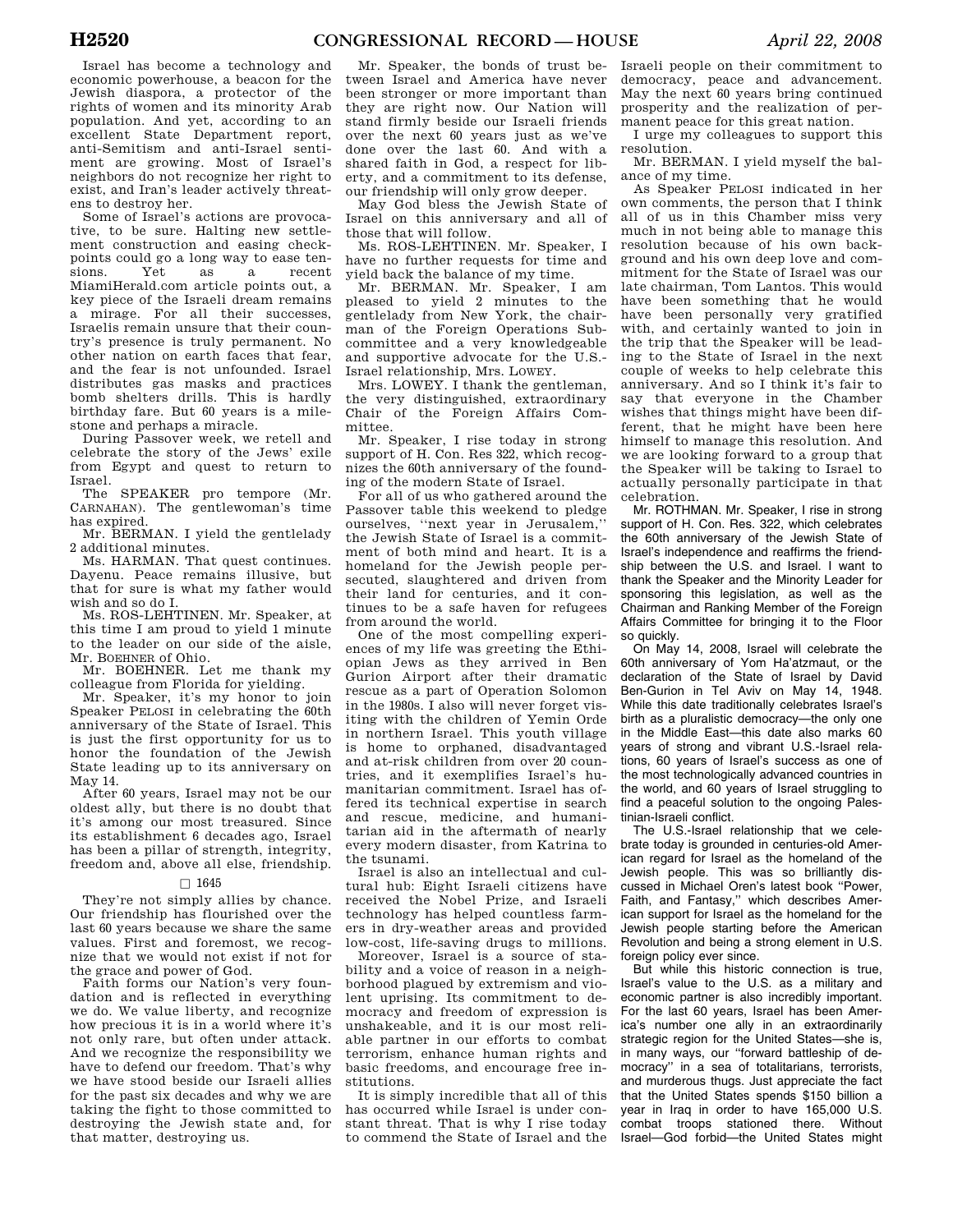well need to have 100,000 or more troops stationed permanently in that part of the world to protect U.S. strategic interests.

There are literally hundreds more examples of how Israel has helped the United States since its founding in 1948 in matters of intelligence, improving American military equipment, capturing Soviet and Russian equipment, destroying the Iraqi nuclear reactor, obliterating the Syrian nuclear facility, and a thousand more classified instances where Israel provided literally invaluable assistance to the United States in ways that no other country on the planet could do or has done.

For myriad reasons, the United States could not ask for a better friend and ally in the region than the State of Israel. The Israeli people know they will always be able to count on the U.S. and the American people. Whether or not the Palestinians ever become a true partner for peace to the Israelis—and I certainly hope that they do—the United States will continue to stand by the Jewish State of Israel and make sure it has the qualitative military edge and superior force to defend itself against all enemies.

Once again, I extend my best wishes and congratulations to the people of the State of Israel on their 60th Independence Day and urge my colleagues to join with me in strong support of H. Con. Res. 322.

Mr. FARR. Mr. Speaker, I am proud to be able to speak in support of House Resolution 322, to commemorate the 60th anniversary of the founding of the state of Israel.

For the past six decades, Israel has persevered in its quest to establish a free, open and democratic society—a society that reveres the same values that we do here in the United States. It is for that reason that we have been a stalwart ally of Israel. And it also for that reason that we will be allies for the next 60 years to come.

For as long as it has existed, Israel has been a beacon for the Jewish Diaspora and a lone democracy in the Middle East. It has given refuge to those in search of a homeland and provided a safe haven for people around the world who have fled from persecution.

While it has struggled with its neighbors to find a workable peace, Israel and its people have never ended its pursuit for a permanent solution. Over the years we have witnessed too much bloodshed and considerable sorrow, but we have also seen the enduring faith that peace will reign.

Israel has proven itself capable of monumental achievement and I see no reason to despair that peace with its neighbors will not be yet another of Israel's achievement.

I commend Israel on its 60th anniversary and believe its future is bright. And I continue to hope that its future will be free of the violence of much of its past.

Mr. DINGELL. Mr. Speaker, I rise today as a proud cosponsor of H. Con. Res. 322, recognizing the 60th anniversary of the State of Israel. Israel established itself as a sovereign nation on May 14, 1948. Since that time, it has been a close friend and ally to the United States.

Throughout the beginning of the 20th Century and in the aftermath of the Nazi Holocaust, millions of Jews from around the world found a home in Israel. Serving as the representative for Michigan's 15th Congressional District, my father, John D. Dingell, Sr., was an outspoken proponent for the establishment

of a Jewish homeland and subsequent U.S. recognition of Israel's sovereignty. In my tenure in the House. I proudly followed his lead, encouraging close diplomatic, economic, and strategic ties with our fellow democratic nation.

Since its independence, Israel, the ''keystone in the arch of peace'' in the Middle East, as my father put it, has dealt with its share of crisis and wars. The United States stood by as its partner and friend and has served over the years as the chief broker in negotiations between Israel and its neighbors. It is imperative the United States continue in these efforts and continue to foster a close friendship with Israel, as a nation that shares our ideals and values. I urge my colleagues to support this resolution today, and honor the 60th anniversary of Israel's independence.

Mr. BACA. Mr. Speaker, I rise today in support of H. Con. Res. 322, honoring the 60th anniversary of the establishment of the modern State of Israel's independence.

After the horrible actions of the Holocaust, Israel was established as an independent nation. She has since blossomed into a successful, democratic, and booming nation.

In times of uncertainty over the last 60 years, Israel has been a friend and a strong ally to the United States. I stand here with my colleagues and reaffirm this bond of friendship and cooperation between the United States and Israel.

We support Israel and commend the progress made as she continues to work towards peace with her Arab neighbors.

I also commend all our Jewish friends in the United States whose tireless efforts contribute to Israel's success.

I urge my colleagues to support H. Con. Res. 322, reaffirm our friendship, and congratulate Israel on this memorable occasion.

Mr. REYES. Mr. Speaker, I rise today in support of House Concurrent Resolution 322, recognizing the 60th anniversary of the founding of the modern State of Israel and reaffirming the bonds of close friendship and cooperation between the United States and Israel.

Israel sets the example for the nations of the Middle East, as the only true democracy in that region. For the past 60 years, Israel has been a sanctuary of democracy and pluralism in a region dominated by authoritarian regimes. Israel is the only country in the Middle East with free elections, a free press, freedom of religion, protection for minority rights and other safeguards typical of a free society.

Like the United States, Israel is a country founded by immigrants. Since its founding, the tiny state has absorbed more than three million immigrants from more than 100 countries, including Jews from the former Soviet Union and those forced to flee from Arab countries. A haven for Jewish refugees from around the world, Israel has also reached out to assist Jews wherever they suffer from persecution and has made the successful absorption of new immigrants in society a top priority.

The United States and Israel have formed a unique strategic partnership to meet the growing dangers in one of the world's most volatile regions. To support the U.S. war on tenor since September 11, 2001, the U.S. and Israel share vital intelligence on terrorism, weapons proliferation and other threats, at a level of sensitivity almost unparalleled among American allies. Thousands of U.S. armed forces personnel have utilized Israeli training facilities, and Israeli officials have shared ''lessons

learned'' from their extensive combat experience with their counter-parts at the Department of Defense.

With U.S. help, Israel is able to maintain its qualitative military edge for deterring aggression by its potential enemies. By collaborating with Israel, the U.S. has a reliable, democratic and technologically advanced partner in securing American strategic interests. This partnership includes: bilateral strategic agreements on military planning; ballistic missile defense and counter-terrorism; joint development of weapons and technologies; intelligence sharing; and combined military exercises. The U.S. and Israel have established a cost-effective partnership in the research and development of military technologies and know-how, and in identifying solutions to some of the most challenging technical problems facing both countries' military planners.

Despite its small size, Israel is recognized as a world leader in the quality of its indigenously developed military technology. As such, the U.S. has incorporated Israeli equipment and technology into its armed forces.

It is also important to note that the ties between Israel and the Jewish Community in the Sixteenth Congressional District of Texas remain strong. Through many community based programs, the Jewish Federation of El Paso strives to strengthen this connection through education, through scholarships for trips to Israel, and through financial and spiritual support for their Israeli family. The Federation's upcoming celebration of Israel's independence (Yom Ha'atzmaut) will be a unifying experience that will also help teach our younger generation about the incredible story of Israel.

With my support of House Concurrent Resolution 322, I recognize the historic significance of the 60th anniversary of the reestablishment of the sovereign and independent State of Israel as a homeland for the Jewish people, and I extend my warmest congratulations and best wishes to the State of Israel and the Israeli people for a peaceful, prosperous, and successful future.

Mr. RAHALL. Mr. Speaker, I rise today to recognize the 60th anniversary of the founding of the State of Israel. On May 14th, 1948, the people of Israel proclaimed the establishment of the sovereign and independent State of Israel.

Over the last 60 years, Israel has built a nation, forged a new and democratic society, and created thriving economic, political, cultural and intellectual life. For six decades now, the United States and Israel have maintained a special relationship and the U.S. continues to regard Israel as a strong and trusted ally and an important strategic partner.

On the House floor today, H. Res. 322, reaffirms Congress's support for Israel and reaffirms the bonds of friendship and cooperation which have existed between the United States and Israel and commits to strengthening those bonds. I too support Israel, its continued stability, democratic principles and its important role in the Middle East by extending the warmest congratulations and best wishes to the State of Israel and the Israeli people for a peaceful, prosperous, and successful future.

Mr. MCGOVERN. Mr. Speaker, I rise in strong support of this resolution to celebrate the 60th anniversary of the founding of the modern State of Israel.

Mr. Speaker, just 60 years after its establishment as a modem state, Israel has flourished as a democracy and has proven to be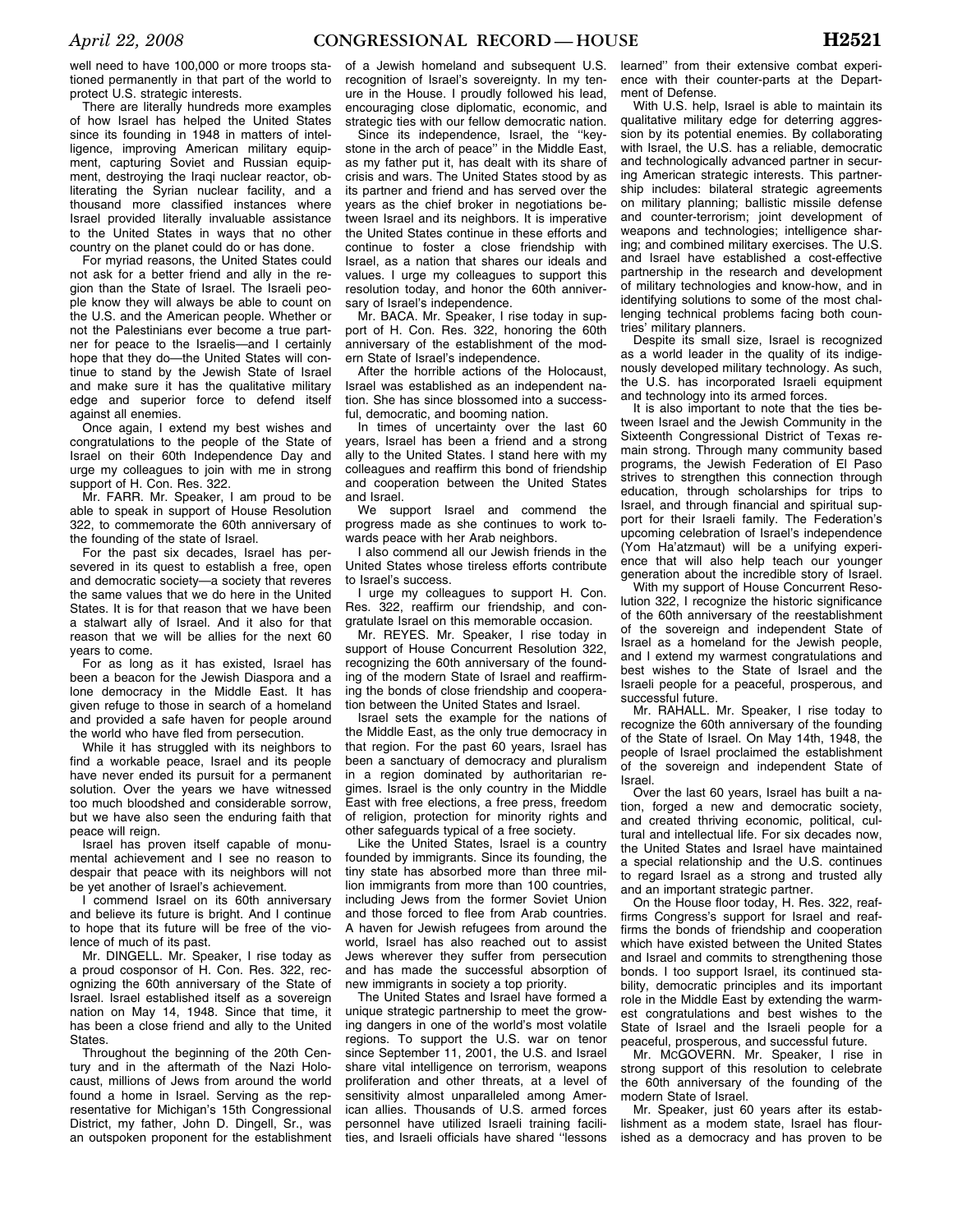a close and trusted friend of the United States. I want to associate myself with the remarks of many of my colleagues, especially those of the Honorable Speaker of the House NANCY PELOSI and the Honorable Chairman of the Committee on Foreign Affairs HOWARD BER-MAN.

The founding of Israel is a very emotional issue, Mr. Speaker, not just for those who are Jewish by religion and heritage, but for everyone who loves democracy, and who can empathize with the pain of exile, the horror of unfathomable hatred, repression and discrimination, and the yearning for home.

In preparing for this anniversary, I came across a copy of the letter signed by President Harry Truman on May 14, 1948 recognizing the new state of Israel. Its simple words reverberate even today: ''This Government has been informed that a Jewish state has been proclaimed in Palestine, and recognition has been requested by the provisional government thereof. The United States recognizes the provisional government as the de facto authority of the new''—and here it scratches out Jewish state and written in by hand are the words— ''State of Israel.'' Signed Harry Truman, Approved, May 14, 1948.

For the past 60 years, Israel has represented democracy in a region dominated by mainly authoritarian regimes. Despite a constant struggle for survival, Israel has flourished as a center of innovation in the fields of agriculture, medicine, technology and alternative energy.

Like the United States, Israel is a nation of immigrants. Since its inception in 1948, Israel's population has grown five-fold. Despite its small size, it has absorbed millions of immigrants from more than 100 countries. A haven for Jewish refugees from around the world, Israel has helped Jews wherever they suffer from persecution and welcomed them into Israeli society. In the 1990s, when the Soviet Union collapsed, Israel absorbed a massive wave of new immigrants. More than one million Jews from the former Soviet Union immigrated to Israel, changing the face of Israeli society.

Currently, Israel's 7.1 million residents represent a mosaic of people with varied ethnic backgrounds, lifestyles, religions, cultures and traditions. As we celebrate Israel's 60th anniversary, Jews now comprise 76 percent of the country's population, while the remainder, mostly Arabs, number about 24 percent. Over 90 percent of the population lives in the urban centers, many of which surround ancient historical sites. Only about 5 percent are members of Israel's unique rural cooperatives—the kibbutz and the moshav.

Mr. Speaker, in 2005, I had the privilege of traveling to Israel with then Minority Leader Nancy Pelosi. It's a visit I will never forget. We were there at Easter. We visited Bethlehem and the holy sites of Jews, Christians, and Muslims. We touched the same stones that had once been touched by David and Solomon. We walked on streets known to Joshua. We were able to walk freely, to talk to people of all stations and professions. We read a free press and heard a range of views, freely spoken, without fear of reprisal.

Mr. Speaker, I have been and always will be a friend of Israel. I celebrate this 60th anniversary of her founding. And I pledge to work with my colleagues to bring peace and security to this very special and unique nation.

Mr. CARSON of Indiana. Mr. Speaker, I rise in strong support of House Concurrent Resolution 322, a resolution recognizing the 60th anniversary of the founding of the State of Israel.

Mr. Speaker, beyond just being an influential world leader, the State of Israel has been a staunch and ardently loyal ally of the United States over the last several decades. This great nation's commitment to protecting it citizens and securing its homeland are simply unmatched.

Since the founding of the modern State of Israel in 1948, the bond between the United States and our Middle East partner has grown and remained strong. It is incumbent that we as Members of Congress do all we can to make sure that this relationship continue to flourish.

Mr. Speaker, the United States must make every effort possible to safeguard our relationship with the Middle East's only democracy, Israel. Now more than ever, we must diligently advance our shared interests and goals as it pertains to promoting peace and combating terrorism.

Mr. Speaker, in closing I would like to congratulate the State of Israel, the Israeli citizens, and the Jewish community on reaching this milestone. This great nation has much to celebrate and be proud of on its 60th birthday.

Mr. KUCINICH. Mr. Speaker, today I join my colleagues in Congress in celebrating Israel's accomplishments over the past 60 years. I am happy to be co-sponsor of this congratulatory resolution. However, like many Israelis and Palestinians, I have concerns about Israel's future, its stability, its security and the prospect for peaceful coexistence for both Palestinians and Israelis. One of those concerns relates to the ongoing lack of resolution on the dispossession of Palestinian property and the dislocation of Palestinians after Independence. It must be remembered that about 700,000 Palestinians became exiled. Much Arab property was appropriated. And about 500 Arab villages were destroyed. On December 11, 1948, the United Nations passed Resolution 194, affording Palestinian refugees the right to return to their homes in Israel, or to compensation for their property should they choose not to return. To this day, the mandate of U.N. Resolution 194 has not been fulfilled. Unfortunately, this failure remains as one of the most significant barriers to the realization of a two-state negotiated solution.

I am also concerned for those Palestinians who did not flee and who became Israeli citizens after Independence. According to the Legal Center for Arab Minority Rights in Israel, today there exist 20 Israeli laws which explicitly discriminate against the Palestinian minority in Israel, who constitute 20 percent of its population. In its 2005 Annual Report, the U.S. State Department said that ''[There is] institutionalized legal and societal discrimination against Israel's [Arab] Christian, Muslim and Druze citizens. The government does not provide Israeli Arabs with the same quality of education, housing, employment and social services as Jews.''

Finally, Israel has a right to security and a right to defend itself. Accordingly, I am concerned that the 40 year military occupation of the West Bank, the Gaza Strip, and East Jerusalem has been and continues to be brutal and unjust and undermines the security of Israel. It is a fact that the government of Israel continues to support the construction of settle-

ments on Palestinian land, perpetuating the consequences of dispossession and exile. Additionally, I am concerned that the government of Israel has increased the number of checkpoints which destroy a viable Palestinian economy and a vibrant civil society. I am concerned that the Israeli government has erected a wall, often on Palestinian land, that divides Palestinians from Palestinians, rather than divide Israel from the West Bank. As stated by Judge Elaraby of the International Court of Justice in his 2004 Advisory Opinion on the legality of Israel's separation barrier, ''The fact that occupation is met by armed resistance cannot be used as a pretext to disregard fundamental human rights in the occupied territory.'' This conundrum of a dialectic of conflict further separates Israelis and Palestinians alike from hopes for peace.

H. Con. Res. 322 eloquently states the many reasons why I celebrate Israel's accomplishments and I sincerely wish it a bright future. I only wish to add that, in my opinion, and in the opinion of many Israelis and Palestinians as well, Israel's future will be bright only if it includes an open dialogue with Palestinians, a respect for human rights and international law, and a society built on coexistence and tolerance. Israelis and Palestinians deserve to live in peace with justice and I encourage the United States government to help Israel achieve that so the joy of future anniversaries will be unalloyed.

I support the resolution in the spirit of reconciliation to which we must all inevitably turn, to achieve peace and justice with our brothers and sisters from whom we may be estranged.

Ms. TSONGAS. Mr. Speaker, I rise today in support of the bipartisan House Concurrent Resolution 322, celebrating Israel's 60th anniversary. In the winter of 1982–83, I traveled to Israel with my husband Paul when he served on the Senate Foreign Relations Committee. I had heard the passionate concern about Israel's tenuous geographic position from many in the Jewish community who were close to Paul and me—from my two brothersin-law as well as from Paul's closest confidantes in his Senate office, his Chief of Staff and Legislative Director, among others. But hearing and empathizing are very different from seeing and experiencing. On the trip to Israel, I saw and experienced.

When one stands on the Golan Heights and looks out as I did at the slender strip of land that Israel occupies between her adversaries and the Mediterranean, the primacy of security as the overriding factor in Israel's relations with its neighbors is brought vividly home. The other impression I came away with from that trip was how diverse and democratic Israel is and how important it is for the United States to support this vital democracy, both for Israel's sake and our own. Israel is a model of the values we seek to promote around the world, including her recognition of her female citizens as full participants in all aspects of society. Beyond that, she is a critical ally and strategic partner. We must continue our commitment to the unique relationship we have with Israel in the years ahead.

Mr. SKELTON. Mr. Speaker, let me take this opportunity to share my strong support for Israel upon its 60th anniversary and to remind the House of Missouri's unique connection to the creation of Israel—a critical democratic ally of the United States.

President Harry S. Truman, Missouri's favorite son and the 33rd President of the United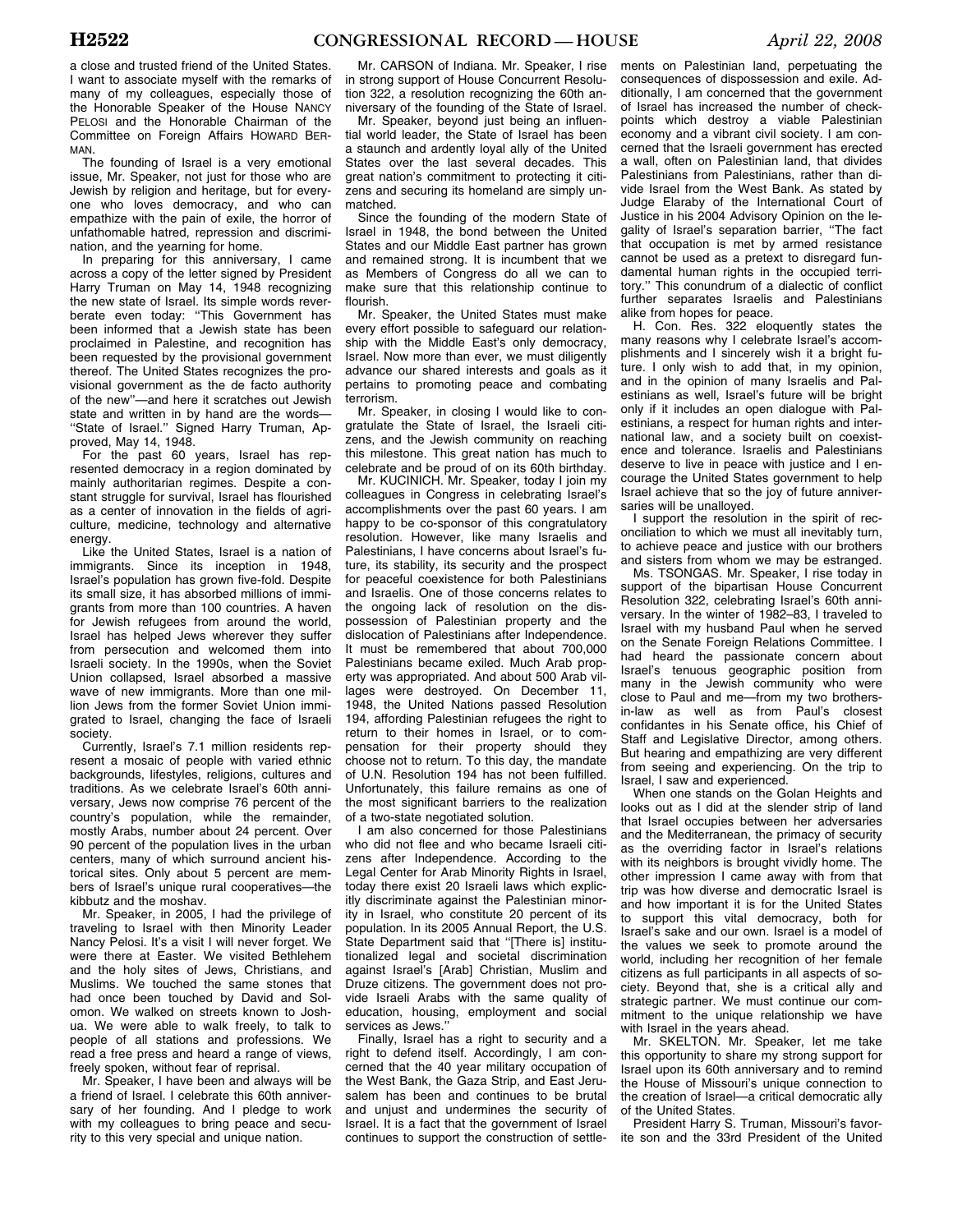lishing a Jewish homeland and worked as President to ensure Israel's creation. A supporter of the Balfour Declaration, a

British statement issued in 1917 that endorsed the establishment of a Jewish national homeland in Palestine, when Harry S. Truman became President of the United States in 1945, he made clear his sympathy for the Jewish people and his concern for the sufferings they had endured during the Nazi Holocaust.

In 1946, President Truman urged British Prime Minister Clement Attlee to allow a reasonable number of European Jews to immigrate to British-controlled Palestine. The governments of the United States and Great Britain created the Anglo-American Committee of Inquiry to study the situation. The Committee recommended that the United Nations establish a trusteeship over Palestine, with the goal of reconciling Jewish and Arab interests in the region. The Committee also agreed that 100,000 Jewish displaced persons should be admitted to Palestine. On the eve of Yom Kippur in 1946, President Truman issued a statement supporting these recommendations.

In response to a British request, the United Nations Special Committee on Palestine was created in May 1947. This Committee recommended that the British mandate over Palestine be terminated and that the area be partitioned into separate Jewish and Arab states. President Truman forced a reluctant U.S. State Department to support this plan. On November 29, 1947, the partition plan was approved by the U.N. General Assembly, thanks in large measure to vigorous American support. Palestinian Arabs and Arab governments remained strongly opposed to partition, and efforts to find a peaceful settlement disintegrated.

In February 1948, President Truman's close friend and former business partner, Eddie Jacobson, himself a Jewish person, sent Truman a telegram asking him to meet with Chaim Weizmann, the president of the Jewish Agency for Palestine and the World Zionist Organization. Angered by criticism from some American Jewish leaders, President Truman refused to meet with Mr. Weizmann. In March 1948, Mr. Jacobson walked into the White House without an appointment and pleaded with his old friend to meet with Weizmann. The President relented, and when Weizmann came to the White House a few days later, Truman assured him that the United States would continue to support the partition of Palestine and the creation of a Jewish state.

At midnight on May 14, 1948, the British mandate over Palestine expired and the new State of Israel was proclaimed. Eleven minutes later, by order of President Harry S. Truman, the United States granted diplomatic recognition to the new Provisional Government of Israel. Following Israel's declaration of independence, Arab armies invaded the new nation, and a long and continuing struggle for security began for Israel.

Mr Speaker, throughout the time I have been privileged to serve in Congress, I have worked to foster a strong alliance between the United States and Israel. I am proud that Missouri's favorite son, Harry S. Truman, was first to recognize Israel and that our Nation has stood shoulder-to-shoulder with that country for these 60 years.

Mr. LAMPSON. Mr. Speaker, I would like to extend my warmest congratulations and best

wishes to the State of Israel and to her people on the occasion of the 60th anniversary of the founding of the modern State of Israel.

Last August, I had the honor of going on an enlightening and humbling visit to Israel.

As a child, I had heard the stories of Israel from my mother. I pictured busy markets and crowded streets, and men with yarmulkes in synagogues. Visiting the Holy Land was the experience of a lifetime, and I was entranced by the sheer beauty of the living history that surrounded me.

However, as I made my way through the striking juxtaposition of modern and ancient architecture, I worried that I might find a grim reminder of what this cherished place might become after years of fighting.

One mother with whom I spoke told me a sobering story. While driving in Israel with her family, as we do here everyday, a rocket exploded next to her family's car. Without thinking, she jumped over the front seat to cover her children from the shrapnel and smoke that filled the air around them. Protecting her children was all she could think to do—in Israel this is a conditioned response, a learned reflex.

Israelis want to live in peace. Foreign Minister Tzipi Livni told me that Israel is willing to make changes in the West Bank, release prisoners, or give up land if that means peace. Many Israeli leaders share Livni's optimism, as do I, that peace will come to the region.

We must begin to find ways to look beyond comfort zones to stem the tides that divide and find ties that bind. If we can take substantive steps to stop the violence and move towards peace and justice we will have moved mountains.

On May 14, 1948, Israel rose from the ashes of the Holocaust. Over these last 60 years, the American people have formed a profound and unshakable friendship with our democratic ally.

The United States must continue its commitment to Israeli sovereignty, security, and democracy. We face common threats, share common values and we must continue to work together to achieve our common goals.

I praise the miracle of Israel. The history of Israel and of her people is a story of freedom and rebirth that gives hope to oppressed peoples across the world and that will for millennia to come.

Mr. WAXMAN. Mr. Speaker, next month the State of Israel will celebrate its 60th anniversary. Indeed there are many reasons to be proud.

Despite a backdrop of conflicts, boycotts, and constant regional turmoil, Israel has managed to generate a vigorous economy, a vibrant democracy, and a robust military. It has emerged as the closest and strongest ally the United States has in the Middle East and perhaps in the entire world.

Some say Israel's success is a miracle. Maybe that comes as an easy explanation for a land steeped in Biblical history. The reality of course is that the Israeli people don't sit around waiting for miracles—they create them.

From the battlefield of hard-fought wars to the produce fields of flowering kibbutzim, Israelis have accomplished feats many deemed impossible. They built up strong democratic institutions in a region hostile to their values. They turned a chaotic influx of Jews from Europe, Africa, the Americas and the Middle East into a prospering Jewish

homeland that reflects the most varied traditions and trajectories of Jewish history. Time and time again, with the support of the United States, Israelis have taken great risks to seek peaceful coexistence with their Arab neighbors.

One of the issues closest to my heart is Israeli ingenuity in environmental conservation. While Israel's commitment to the environment has moral and economic dimensions, it has also been a security imperative.

For much of its existence, Israel has been subjected to Arab oil embargoes. Today, soaring oil prices are enriching adversaries like Iran that are bent on its destruction. With the price of oil now reaching \$100 a barrel, Iran is reaping more than \$90 billion in revenue a year. Those profits are being passed on to a dangerous nuclear program and terrorist cells in Lebanon, Syria, Gaza and beyond.

The United States and Israel have built strong security ties to address these threats. But we need to explore energy-oriented solutions to help us overcome an addiction to oil that is driving prices even higher. I think Americans can learn a lot from Israel about water and energy conservation, and the use of solar power and other energy alternatives. Working together we can do even more to reduce carbon emissions and reverse climate changes that threaten our national interests.

For many, including my own parents and relatives, the idea of a Jewish state was a dream. Its creation was indeed a miracle. Since then, the U.S.-Israel alliance has only grown stronger. Today, we can look forward to many more decades of peaceful and prosperous partnership.

Congratulations to the Israeli government and the Israeli people on the 60th anniversary.

Mr. CROWLEY. Mr. Speaker, I rise today to congratulate the people of the State of Israel and the greater Jewish community on the 60th anniversary of their independence.

The United States supported the establishment of the Jewish State in 1948, and our two countries have been the closest of friends and strong allies ever since.

Our friendship is rooted in some deeply shared beliefs. We believe in freedom of religion, in freedom of the press, and in freedom of speech. We believe in free and fair elections. And we believe that extremism and terrorism have no place in the global community.

Since its Independence, Israel has endured unstable and troubling conditions in the Middle East. They have been subject to violence and unwarranted attacks. They have been asked to compromise their borders. They have had missile strikes threatening the lives of innocent citizens on an almost daily basis. Yet, the Israeli people remain united and strong—continuing to stand up for their beliefs and for their country.

Israel is a modern success story. It is the only Democracy in the Middle East. It is the only Middle Eastern country where Arabs have the right to vote for their elected officials and their political leaders. And, it is one of the only Middle Eastern nations without oil wealth that has transformed itself from an agrarian based economy to a high tech economic powerhouse.

Israel's detractors, and those who hide their anti-Semitism behind anti-Zionism, must not and will not denigrate the success of Israel. That is why I stand here today.

I believe the survival of the Jewish state is paramount. I believe her existence, while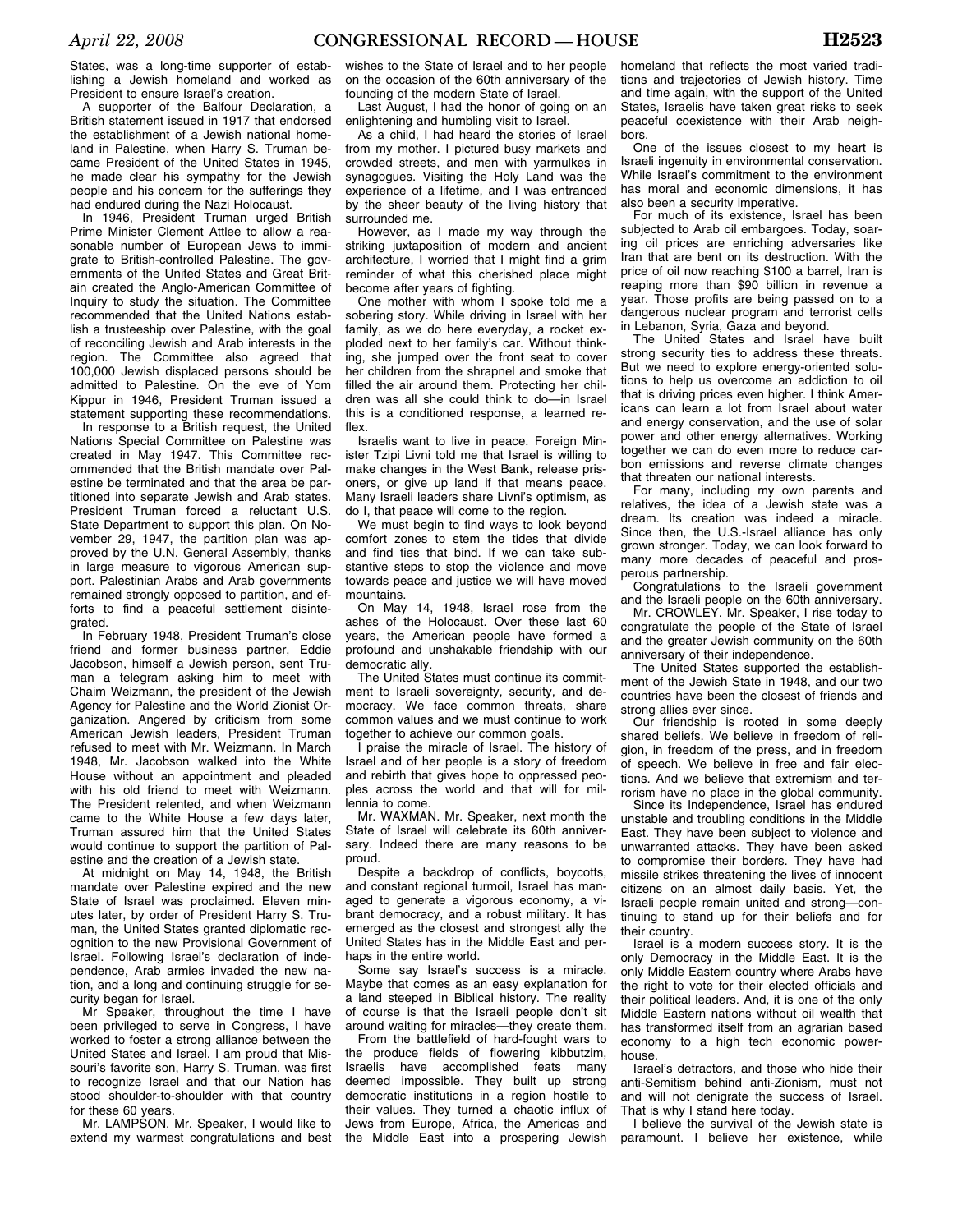small in geographic size, is the one of largest symbols of humankind's continued faith in God, enduring spirit to survive, and belief in freedom and democracy.

And, I believe the United States must continue to stand with Israel and support her efforts to defend her citizens. I am proud to be one of Israel's strongest friends in Congress. And today, I want to join my colleagues in Congress in wishing Israel a hearty Mazel Tov on 60 years of Independence.

Ms. MATSUI. Mr. Speaker, I rise in strong support of H. Con. Res. 322, a resolution to recognize the 60th anniversary of one of our most steadfast and vital allies: Israel.

Although it was created at a time of great international uncertainty, from its inception Israel has been a determined ally of the United States. Its history is a prime example of the strength that a commitment to political liberalism and equality of opportunity can afford even the smallest and most vulnerable state.

Israel is a nation that has weathered constant threats from outside its borders, indeed, that was born out of war and conflict. But despite its harsh beginnings, this inspirational country along the River Jordan has, for over half a century, fended off threats to its sovereignty and to its survival. And it has done so even as it has built a pluralistic society grounded in the highest ideals of equality, representative government, and democratic principles.

Mr. Speaker, a nation as threatened as Israel could certainly be excused for turning inward on itself, focusing on defending its territory and citizens against terrorism, and withdrawing from an international community that has increasingly targeted it with unfair sanctions and biased political statements. It is a testament to the character and inner strength of the Israeli people that they have not allowed their country to do so.

Instead, Israel has repeatedly volunteered its resources, manpower, and experience to help victims of disasters around the world. It has sent humanitarian aid and emergency medical supplies to war zones in Rwanda; disaster areas in Turkey, the Indian Ocean, and along the Gulf Coast; and, to fire-scorched areas in Greece. Israel's national mission is a higher calling than mere survival or self-perpetuation. It is an example to the world of the power of a determined national spirit, a citizenry dedicated to justice, and a set of founding principles that cannot be corrupted even by the constant threat of terrorism.

Unfortunately, Mr. Speaker, terrorism is a serious and ever-present threat to Israel's sovereignty and menaces innocent Israeli citizens on a daily basis. As the number of rockets aimed at Israel by Hamas and other terrorist organizations has increased in recent days, the world has been reminded of the ugly intentions of those who refuse to discuss peace with the only democracy in the Middle East.

By contrast, Israel has demonstrated time and again that it is willing to make concessions to other countries in the name of peace. As a result, it now lives beside its Jordanian and Egyptian neighbors in relative calm.

However, organizations like Hamas and Hezbollah, along with countries like Syria and Iran, have refused to take meaningful steps to forge similar agreements that could begin to heal the regional divisions that restrict the Middle East from reaching its full potential. For

the past six decades, Israel has been strengthening its ties to the land upon which the Jewish people have lived for over 2,000 years. It is the security and identity of this land which Israel has the inalienable right to defend against existential and tactical threats.

Mr. Speaker, I am pleased that H. Con. Res. 322 recognizes the many similarities between Israeli and American values, ideals, and interests. Our two peoples maintain an equal respect for the rule of law, democratic principles, and progressive ideals that have provided the foundations of our two societies for decades.

I join with many of my colleagues in the U.S. House of Representatives in highlighting my admiration for all that the nation of Israel has accomplished in the last 60 years. May this resolution before us today serve as the impetus for many more years of Israeli and American friendship, cooperation, and prosperity.

Mr. WEXLER. Mr. Speaker, it is an honor to join my colleagues in marking Israel's 60th anniversary. I want to express my strong support for House Concurrent Resolution 322, which recognizes the 60th anniversary of the founding of the modern State of Israel, and reaffirms the bonds of close friendship and cooperation between the United States and Israel.

On this historic day for Israelis and Jewish communities around the globe, it is imperative that Congress recognizes this important event and once again reaffirms America's ironclad commitment to and friendship with the State of Israel. Given the difficulties facing Israelis in their efforts to secure lasting peace and security, it is essential that the United States and the American people stand shoulder to shoulder with Israel.

Since 1948, Israelis have created a thriving Jewish homeland, overcoming numerous obstacles and challenges. They have also displayed enormous courage and fortitude in the face of unconscionable terrorism, violence and threats to their very existence. In six decades, a democratic and free state, Israel, has risen from the ashes of the Holocaust and developed into one of the most technologically advanced and innovative nations on Earth.

Through all of the hardships, Israel has persevered and joined the United States and our democratic allies by creating a nation based on freedom, justice and human rights. To that end, I join my colleagues in praising the Israeli people, whose nation has become a shinning bastion of democracy in a region rife with dictators, extremists and hate.

While Israelis celebrate 60 years of independence, their freedom and security continues to be challenged by terrorist groups such as Hamas and Hezbollah as well as by the leading state sponsors of terrorism Syria and Iran. Unfortunately, Israelis know intimately the challenges that come with protecting their people, understanding that terrorism knows no borders and cannot be justified, qualified or ignored.

As a Member of Congress deeply concerned about the threats posed to Israelis by terrorist attacks, I believe it is critical that the United States support Israel's right to self defense. In that vein, I cosponsored House Resolution 951, declaring America's solidarity with Israelis as they face continuous rocket attacks from Hamas in Gaza. These rocket attacks are a daily reminder to Israelis and their

friends in America of the struggles Israel continues to face.

Mr. Speaker, there is no greater threat to the well-being of Israel and the United States than a nuclear Iran, and America must use every tool at its disposal to prevent Tehran from developing and acquiring these weapons. To that end, I will continue to be a staunch advocate for Congressional initiatives that enhance American-Israeli cooperation and strengthen Israel's defensive capabilities.

In the post-9/11 world, Americans and Israelis are forever linked by the common threats we face from terrorism and in our effort to confront extremists. More importantly, our two nations share a deep commitment to human rights, civil society, freedom and democracy.

These shared values have created an unbreakable bond of friendship, and I urge my colleagues to join me in pledging their commitment to further enhance American-Israeli relations for generations to come.

It is my most sincere wish that the vision of hope embodied in Israel's national anthem, Hatikva, may come to fruition and that Israel may soon find a genuine peace that will last I'dor v'dor, from one generation to the next. To that end, I urge my colleagues to join me in recognizing the 60th anniversary of Israel.

Mr. NADLER. Mr. Speaker, I rise today in support of the bipartisan House Leadership Resolution, H. Con. Res. 322, of which I am a cosponsor, to celebrate the 60th anniversary of the State of Israel.

In 1947, the year I was born, the area now known as Israel was about to go through a birth of its own. In 1948, with the founding of the only Jewish state to ever exist in history, Jews found that their new homeland was filled with sand and little water, but it was also filled with great hope and resolve. Following the murder of 6 million Jews in the Holocaust, this small country would soon become a homeland for another 6 million Jews, free to practice Judaism, but still targeted for their faith.

While Israel was formed, Jews all over the Middle East were facing a crisis of their own; Jewish refugees in Arab lands were expelled systematically, under an official regime policy which included anti-Jewish decrees, pogroms, murders and hangings, anti-Semitic incitement and ethnic cleansing. The Arab League's 1947 decree provided a formula for state-sanctioned discriminatory measures, replicated in many Arab countries, in a deliberate campaign to expel the Jewish refugees from their home countries. Unlike the Palestinians, the Jewish refugees were absorbed into their new host countries, mostly by Israel. About 600,000 stayed in Israel and the remaining 300,000 fled to other countries, such as France, Canada, Italy, and the United States. In Israel today, the Jewish refugees from Arab countries and their children comprise the majority of the Jewish population.

This House recently adopted my resolution, H. Res. 185, urging that the rights of Jewish refugees be recognized in any future comprehensive Middle East settlement. We are continually working to ensure that any Middle East peace agreement is just, fully just to all parties.

This is a continual process. From its first day, Israel has fought for its right to exist when it was attacked by its Arab neighbors. Since then, continuous wars have been waged, all aiming to destroy the Jewish state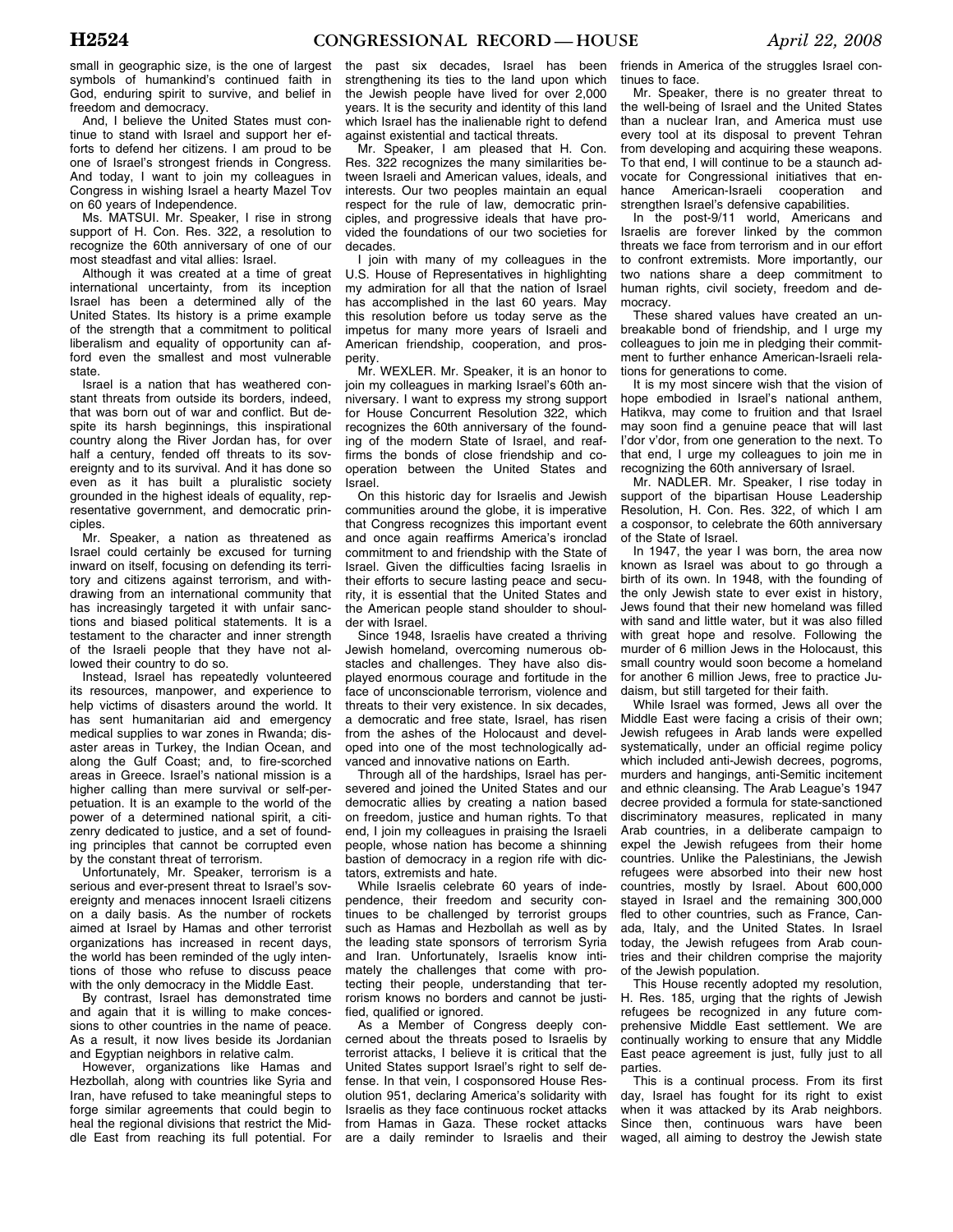and its people. At times, mothers and fathers have had to buy gas masks for their children; young children have had to celebrate their birthdays in bomb shelters. Despite this, families have shared laughter on the beaches of the Mediterranean; young couples have danced on the rooftops of Jerusalem. That all of these times have been simultaneous is a testament to the strength and determination for not only the State of Israel, but for humanity.

Following their independence, Israel's people, driven to immigrate for fear of persecution and for their ideological dreams, struggled with basic life, rationing food and living in makeshift shelters. The early immigrants began building the land, irrigating, planting, and educating their children. Working in the sun, Israel's wrinkles began to show the stress, but the outcome can be seen today; flowers and olive trees on the hillsides and universities at full capacity. In cooperation with the United States and other countries, innovations by Israelis in science, energy, agriculture, technology, and medicine have been felt around the world.

Today, the country is flowing with milk and honey, as a nation of immigrants and a home for the persecuted. But it is also facing much hardship. Like the United States, Israel was founded by immigrants escaping persecution and wanting to live in peace. But while Israel remains a sanctuary for Judaism, it remains a dangerous place to be a Jew.

In its 60th year, Israel faces some of its greatest challenges and needs its allies and friends more than ever. The Middle East is still a very dangerous place, and scapegoating Israel is still a very convenient means of holding power for some very dangerous autocrats. Such tactics are deplorable, and we must do everything we can to stop them.

While some Arab states have been working with us to respond to Iran's vicious lies and rhetoric, we must also continue to demand that Israel, our democratic ally, be recognized by these very states. And we must call for the immediate and unconditional release of Israeli soldiers kidnapped and held captive by Hamas and Hezbollah, which is called for by H. Res. 107, a bill I cosponsored.

Indeed, Israel is now at a critical crossroads. We hope for the best, but we remain mindful that peace cannot be achieved unless sincere and substantive acts are forthcoming from the Palestinians. Terror must come to an end, as must incitement. At middle age, and I speak of personal experience, as I am also marking my 60th year, one must take stock of their past and look forward to the future. The Israeli State and its people continue to work to preserve its foundation as a Jewish state with Jewish values, while they live in a region where the very idea of the existence of a Jewish state continues to be challenged. As Israel looks toward the future, integrating its immigrants, expanding its economy, preserving its heritage, and providing foreign assistance and refuge to Jews throughout the world, the United States will stand alongside her in her quest for peace and prosperity.

We hope to learn from each other; Israel continues to fight terror alongside the United States and stands as an example of how to balance civil liberties and security, religious freedom and the expression of religious values in its economic and political structure. Like the United States, the Jewish democratic State has a robust freedom of press that serves to

teach the public and government how to better itself, and an independent judiciary which seeks to preserve the liberties for which it has fought.

The relationship the United States has with Israel is special; we have more in common than we do apart, and we continue to work in cooperation to achieve the broader goals of a peaceful future for our children and grandchildren. As we grow together as democratic nations facing challenging times, I urge my colleagues to support this resolution acknowledging the special bonds of friendship the United States shares with our only democratic ally in the Middle East, Israel. I thank our leadership for sponsoring this resolution and I strongly urge its passage.

Mr. ENGEL. Mr. Speaker, I rise in very strong support of H. Con. Res. 322 and to offer my warmest congratulations on the 60th anniversary of the founding of the State of Israel.

On May 14, 1948, the people of Israel proclaimed the establishment of the sovereign and independent State of Israel. Since this proud and historic day, Israel has proven itself to be a vibrant democracy and a true friend of freedom. Throughout, the United States and Israel have had a special friendship; an unbreakable bond between nations whose relationship is much deeper than mere allies of convenience.

During its six decades of existence, the Israeli people have faced the most grave threats from hostile neighbors and have bravely defended themselves against repeated terrorist and military attacks. Yet, despite the years of war, terrorism, and diplomatic and economic isolation by enemies far and near, the Israeli people have never turned away from their vibrant, pluralistic democracy that guarantees freedom of speech, association and religion.

Indeed, the modern State of Israel has built a new and dynamic democratic society and created a thriving economic, political, cultural and intellectual life. It is a nation of immigrants, as is the United States, which has benefited from the diversity of its population.

Throughout my career in Congress, I have consistently made a strong and close relationship between the United States and Israel among my highest priorities. As the only true democracy in the Middle East and our closest ally in the region, I firmly believe that we must support Israel as it faces the many serious threats to its very existence. We must stand shoulder-to-shoulder with Israel when it is under attack and support its right of self-defense even when the rest of the world turns away.

As we approach the 60th anniversary of Israel's founding, I am reminded not only of the close strategic ties between our countries, but of how much our two nations have in common. Through Democratic and Republican Administrations, alike, the bonds between us have only grown stronger. As Israel enters its seventh decade, let us resolve ourselves to make security and prosperity of the State of Israel a key priority here in the House of Representatives while we continue to promote a warm and unshakable friendship between the U.S. and Israel.

Once again, I urge my colleagues to support H. Con. Res. 322 and offer my warmest congratulations to the Israeli people on the 60th anniversary of their independence.

Mr. BURTON of Indiana. Mr. Speaker, today the House of Representatives voted on H. Con. Res. 322, recognizing the 60th anniversary of the founding of the modem State of Israel and reaffirming the bonds of close friendship and cooperation between the people of the United States and the people of Israel. I am proud to be a cosponsor and strong supporter of this legislation because it pays appropriate honor and respect to our truest partner and defender of freedom and democracy in the Middle East, Israel.

Since its establishment 60 years ago, the people of Israel have turned a desert into a new nation, forged a new and dynamic society, and created a unique and vital economic, political, cultural, and intellectual life despite the heavy costs of seven wars, unrelenting terrorism, frequent international ostracism, and economic boycotts. Through it all, the people of Israel and the people of the United States have shared a special bond. Forged originally in Israel's fight for survival, for freedom and for democracy in a region dominated by authoritarian and military regimes; today that relationship encompasses broad, social, cultural and economic ties as well.

For 60 years, the United States and Israel have maintained a special relationship based on mutually shared democratic values, common strategic interests, and moral bonds of friendship and mutual respect; most importantly, the people of the United States have a special affinity for the people of Israel, and regard Israel as a strong and trusted ally and an important strategic partner. To our ally, our partner, and our friend, I offer my prayers for peace and my congratulations on your 60th birthday.

Mr. WELDON of Florida. Mr. Speaker, I would like to congratulate the Nation of Israel on its 60th anniversary and add my support for H. Con. Res. 322.

The Nation of Israel holds a unique position in the history of Western Civilization, and is supported the world over by millions of Christians, Jews and people of other faiths.

I have had the pleasure to serve as the cochair of the Israel Allies Caucus in the House and it has been my pleasure to work with members of the Knesset on important issues of concern to both United States and Israel.

During my years in Congress I have come to know and befriend numerous Israelis, and I am always moved by their sincere desire for peace. The vast majority of people in Israel hope for a day when their hostile neighbors recognize and embrace their presence in the Middle East. I am proud that America was by Israel's side in 1948, and I am proud today to highlight this relationship between our countries that is now 60 years strong.

Only two short years ago, the Jewish population in Israel surpassed the Jewish population in the United States, and soon there will be more Jewish people in Israel than perished in the Holocaust. While we will always remember the atrocities of the 20th century against the Jewish people, today we recognize and affirm this moment in history as a triumphant realization of the dream for a Jewish homeland.

Mr. MARKEY. Mr. Speaker, I rise in strong support of H. Con. Res. 322, recognizing the 60th anniversary of the founding of the State of Israel. And I would like to commend Speaker PELOSI for introducing this resolution and for bringing it to the floor.

This is a truly bipartisan resolution, introduced with the support of the leadership of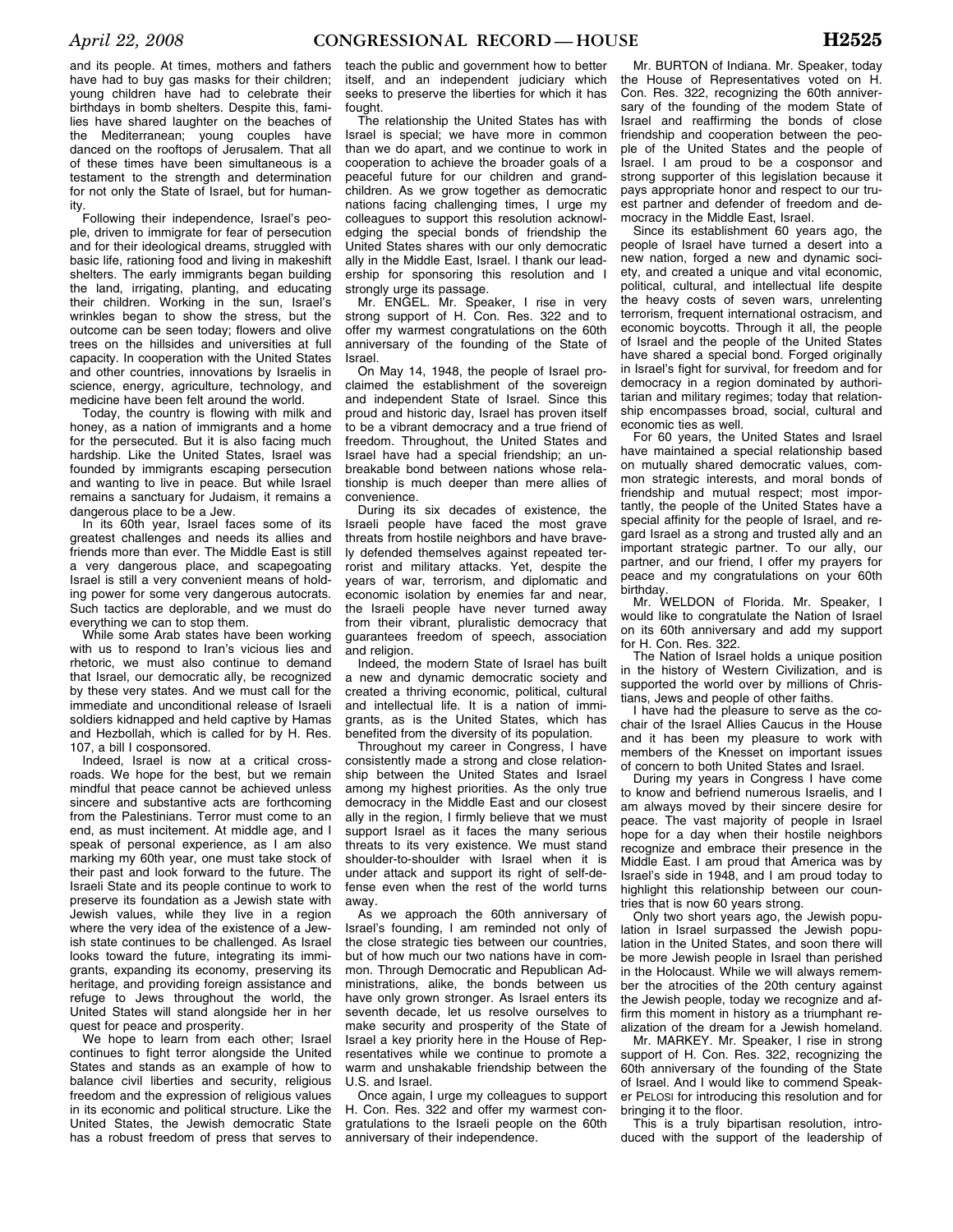both parties in the House. This bipartisanship is entirely appropriate, because Americans agree that the State of Israel is a great friend of the United States, and we all celebrate the anniversary of its founding today.

A century ago, Theodore Herzl dreamed of a Jewish homeland, and envisioned Israel as a ''light unto the nations.'' Since 1948, Israel has been that light. I am pleased to join with my colleagues in supporting Israel as it continues to shine brilliantly as a force for progress and hope, not only in the Middle East, but throughout the entire world.

Prime Minister Golda Meir believed that one day there would be peace in Israel, because there are mothers and grandmothers—and let me add fathers and grandfathers—in Egypt, in Jordan, in Syria and the Palestinian territories who also want their children and grandchildren to live in peace. Today is an opportunity to be hopeful about the future of Israel and the prospects for peace—hopeful that we will soon reach the day when children will have to turn to the history books to learn that there ever was conflict in the Middle East.

Today, as we celebrate the founding of the State of Israel, our great ally and friend, we also know that independence is not enough without security. The Jewish homeland must be secure and must be surrounded by neighbors who respect its right to exist in peace and security. Through struggle and sacrifice, ingenuity and innovation, Israel has managed 60 years in a dangerous and unstable region of the world. Let us hope that the conflicts that have marked Israel's first 60 years will subside in the years to come.

Sixty years ago, Israel's pioneers began to revitalize an ancient land. Today, Israelis remain pioneers at heart—pioneers for peace, prosperity and progress. They are once again facing challenges in their homeland with determination and a vision for a better future for their children and for their country.

I congratulate the State of Israel on its 60th anniversary, and I urge adoption of this resolution.

Mr. MAHONEY of Florida. Mr. Speaker, I rise today in recognition of the 60th anniversary of the founding of the modern State of Israel and reaffirm the friendship and cooperation between the United States and Israel.

Since its establishment 60 years ago, the State of Israel has rebuilt a nation and developed a new and dynamic democratic society. The Israeli government and its people have created a thriving economic, political, cultural and intellectual life despite the heavy costs of war, terrorism, and unjustified diplomatic and economic boycotts against the country.

The Israeli people have established a nation of diverse cultures with a deep connection to their historical past while at the same time forging their place in today's global economy. Israel has proven its commitment to creating a better global community by becoming a world leader in technology.

On Israel's 60th anniversary it is important to recognize the achievements of the Israeli people and of the Jewish community whose faith and commitment to democracy is a beacon of hope for peace and stability. America's commitment to Israel reflects our support for those nations that share our values of liberty and equality.

Mr. FALEOMAVAEGA. Mr. Speaker, I rise today in strong support of H. Con. Res. 322, recognizing the 60th anniversary of the found-

ing of the modern State of Israel and reaffirming the bonds of close friendship and cooperation between the United States and Israel.

First and foremost, I want to commend Chairman HOWARD BERMAN of the Foreign Affairs Committee for his support and commitment to this important resolution. I also want to acknowledge the leadership of my good friend, Ranking Member ILEANA ROS-LEHTINEN for her spirit of cooperation on this bipartisan legislation. I especially want to thank Speaker PELOSI and the original cosponsors of this historical resolution.

I also want to congratulate the government and the people of Israel who will be celebrating the 60th anniversary of their great country. We must acknowledge the importance of the actions made by the United Nations during the 1940s to create the Jewish state soon after the horrific atrocities committed by the Nazis during World War II. During the Holocaust, the Nazis murdered some 6 million Jews and imprisoned many more in concentration camps.

Mr. Speaker, Israel has continued to thrive despite constant military attacks, threats of terrorism, and international boycotts that have been placed on such a young government. Being the only democracy in the Middle East, we must applaud their efforts in sustaining a democratic political system. Israel has continued to emphasize the importance of inalienable rights that are much like the U.S. Their protection of individual rights, freedom of the press, freedom of religion, fair and open elections and rule of law are examples of their unwavering commitment to democracy and they remain a model for neighboring countries in the region.

Israel is at the forefront of modern technology and they have taken the lead in research and development from everyday electronics to renewable energy resources. This is important given the global dependence on oil and the perpetual rise in the cost of fuel. Earlier this year, I visited Israel with Ambassadors of the Pacific Islands to the United Nations and we personally witnessed Israel's devotion to research and development for improving the lives of all. Their technological advancements in wind, water, and solar energy as well desalination and diabetes research are the tip of the iceberg for what Israel has contributed to the global community.

This resolution reaffirms the U.S. support for Israel as an ally and a strong partner in the region. Israel has a unique role to play in the Middle East and has a historical importance to Christians and Muslims throughout the world. We must continue to strengthen U.S.-Israel relations and support their efforts for peace in the Middle East.

Again, I want to take this opportunity to extend my personal congratulations to the people of Israel and their government for their 60th anniversary celebration. May they continue to succeed, and may their future be prosperous. I strongly urge my colleagues to support this resolution.

Mrs. BACHMANN. Mr. Speaker, I rise to support H. Con. Res. 322.

As Israel celebrates the 60th anniversary of the founding of its modern state, I rise to recognize the bonds of close friendship and cooperation forged over the years between the United States and Israel.

Since declaring its independence on May 14, 1948, Israel has been the shining symbol

of freedom and democracy in an area historically rampant with violence and oppression. In just 60 short years, Israel has become the economic leader of the Middle East by proving to its people the rewards of capitalism, while also leading the region in other facets of a free society, including human rights and freedom of the press.

Israel has worked hard to develop friendly working relationships with its neighbors, Egypt and Jordan, setting an example of leadership and peace while other countries around them spread hatred and terror. As the Middle East comes to embrace the liberties and freedoms of democratic societies, the United States will stand steadfast in its commitment to a free Israel.

Mr. Speaker, it is my honor to recognize and congratulate the success of Israel on its 60th anniversary. It is vital the United States continue to develop its strong relationship with Israel so that many other countries around the world still oppressed and ruled by terror can see the true value of a free and democratic society.

Mrs. CAPPS. Mr. Speaker, I rise in support of H. Con. Res. 322 and join my colleagues in congratulating the people of the State of Israel on the 60th anniversary of their independence.

In its short 60 years as an independent nation, Israel has made remarkable achievements in all sectors of society.

Despite its tumultuous experiences, Israel is a vibrant democracy that embraces a free press and political dissent.

Israel has also contributed remarkably through miraculous breakthroughs in medicine, revolutionary technological advancements, cultural icons and an agricultural system that is a model for the entire world.

But the one thing Israel has yet been unable to achieve is a lasting peace with its neighbors.

Wouldn't the best way to celebrate Israel's 60th anniversary be a renewed commitment to peace?

We know that peace will only be achieved through a two-state solution.

The Palestinian people's legitimate political aspirations must be realized in order for the people of Israel to live safely and securely.

I have spent time with Israelis and Palestinians and the message they convey is universal.

They just want to live in peace knowing that the future for their children is brighter than the past they have experienced.

It is time for us to focus on our common goals rather than our differences.

It is time to foster the people-to-people programs that connect Israelis and Palestinians on more human levels.

Peace for Palestinians and Israelis is in the best interest of everyone in the region and also the United States.

The U.S. must be active participants in the peace process and direct more resources towards this goal.

Again, the best way to celebrate Israel's anniversary is to secure a safer future for her citizens.

I remain committed to this goal and urge my colleagues to do the same.

I wish Israel and all Israelis a ''Yom Huledet Sameach'' and look forward to the continued friendship enjoyed by the people of Israel and the United States.

Ms. WOOLSEY. Mr. Speaker, I rise today to recognize the 60th anniversary of the founding of the modem State of Israel.